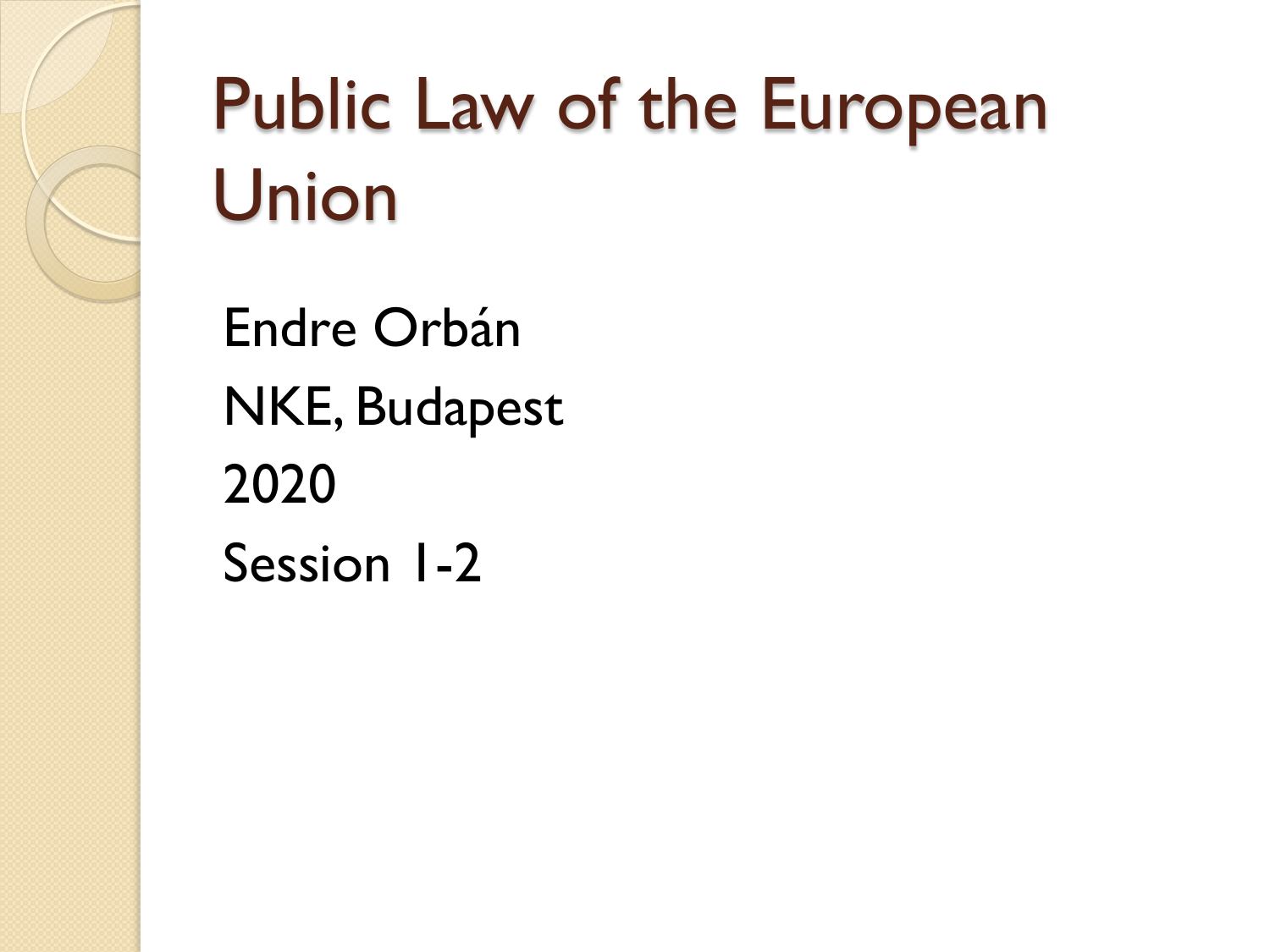

# Sources

- Compulsory readings:
- Robert Schütze: An Introduction to EU Law, 2nd ed., Cambridge University Press, 2015, 345 p, ISBN 9781107530324
- Recommended readings:
- Robert Schütze: European Constitutional Law, 2nd ed., Cambridge University Press, 2015, 552 p, ISBN 9781316503942
- Paul Craig Gráinne de Búrca: EU Law Text, Cases and Materials, 6th ed., Oxford University Press, 2015, 1 380 p, ISBN 9780198714927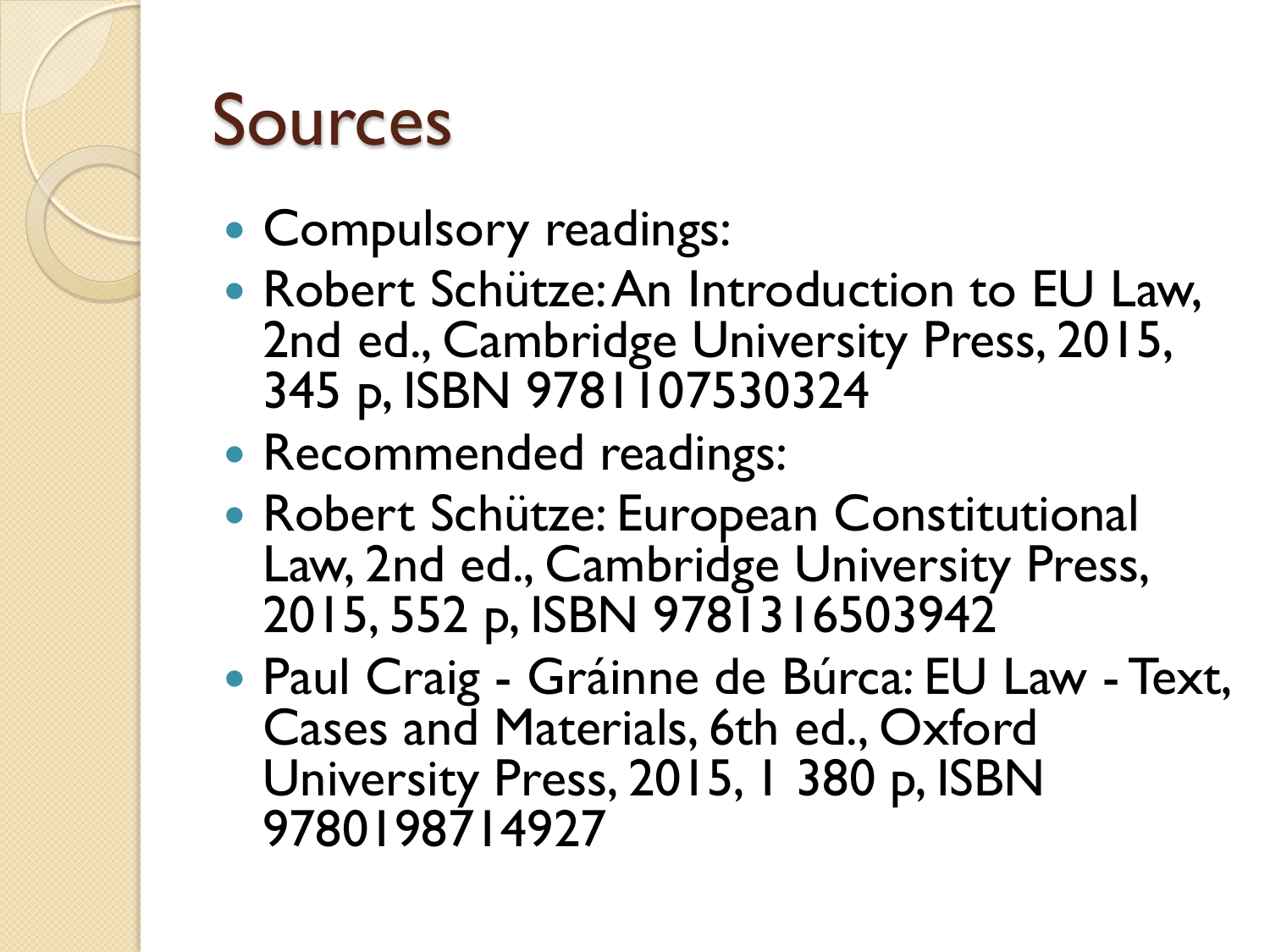# **Topics**

- 1. Historical overview of EU integration
- 2. Legal personality, fundamental values, integration objectives, membership
- 3. Competences of the EU
- 4. General overview of the institutions; European Council
- 5. Council of the EU
- 6. European Parliament
- 7. European Commission
- 8. Institutions of the monetary policy; EU budget; Court of Auditors; European Investment Bank
- 9. Court of Justice of the European Union
- 10. Advisory bodies and agencies
- 11. Legislative and non-legislative procedures
- 12. EU citizenship
- 13. Protection of fundamental right sin the EU
- 14. Immunity and liability
- 15. Officials, functionaries and staff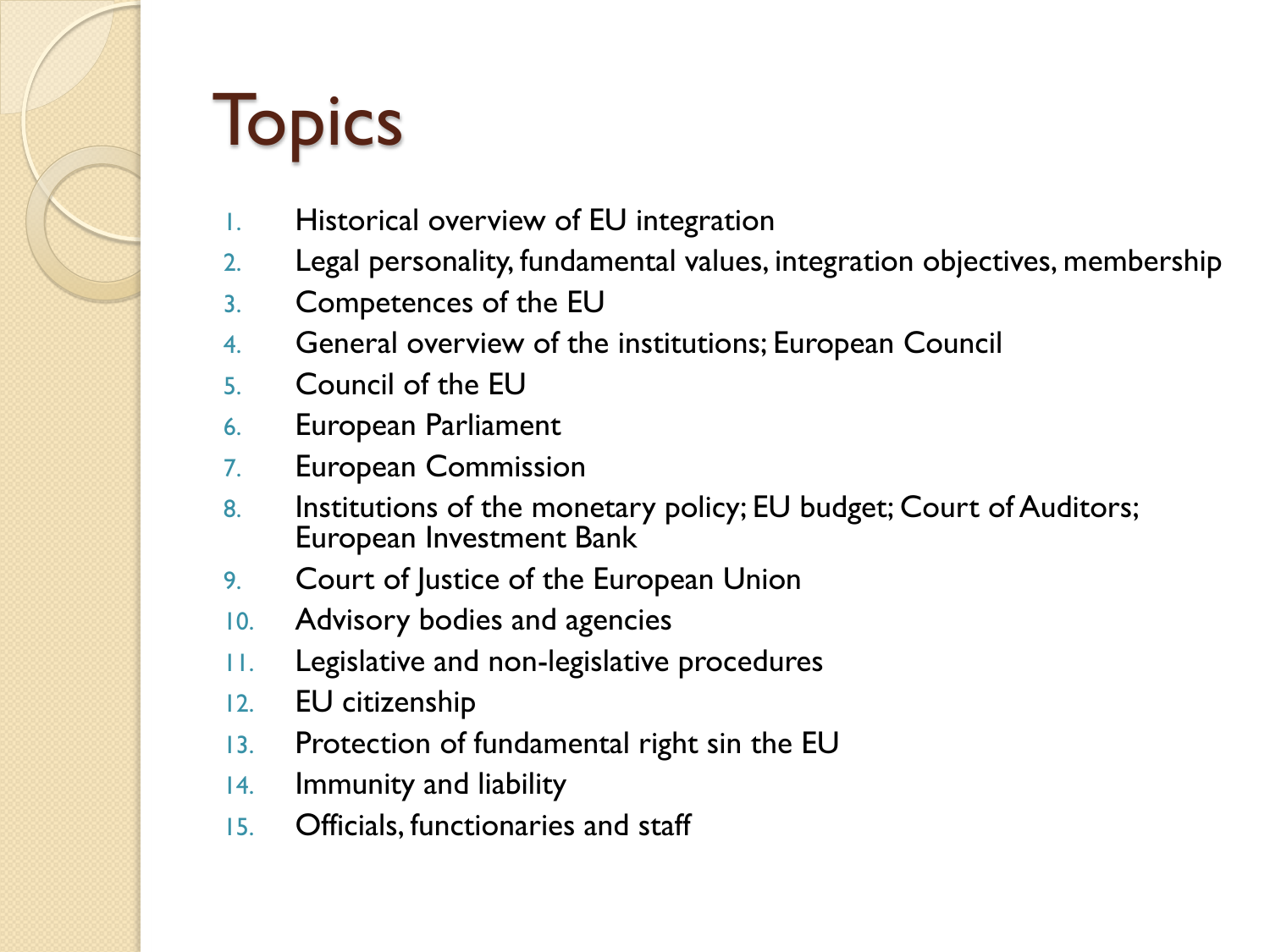

# What is expected?

Written examination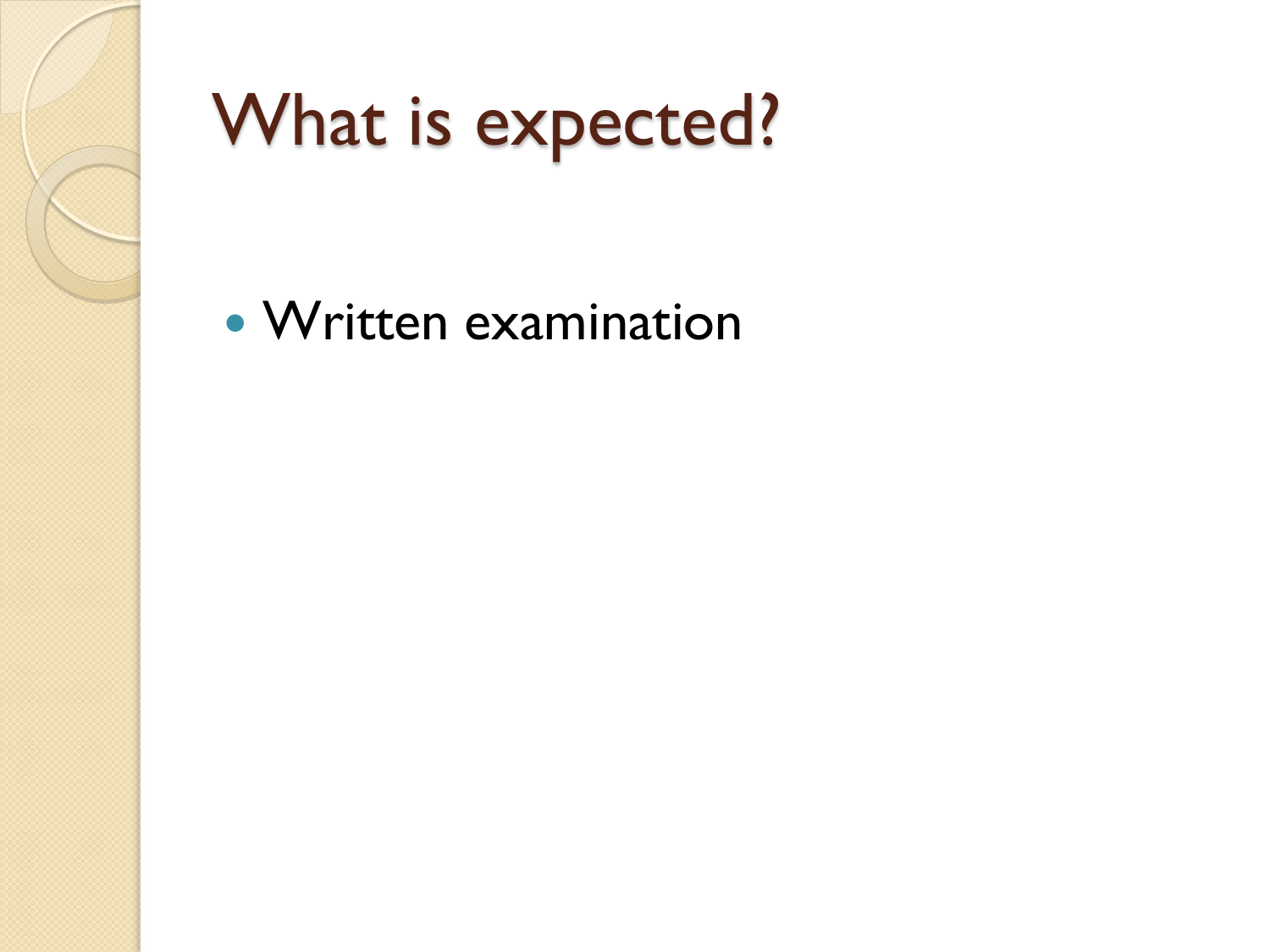# National legal basis of the EU I.

- *Fundamental Law of Hungary Q) cikk* (3) Hungary **shall accept** the generally recognised rules of international law. Other sources of international law shall become part of the Hungarian legal system by **promulgation** in legal regulations
- **Monist approach:** based on reciprocity (e.g. The French legal system)
- **Dualist approach:** international law becomes part of the national law by promulgation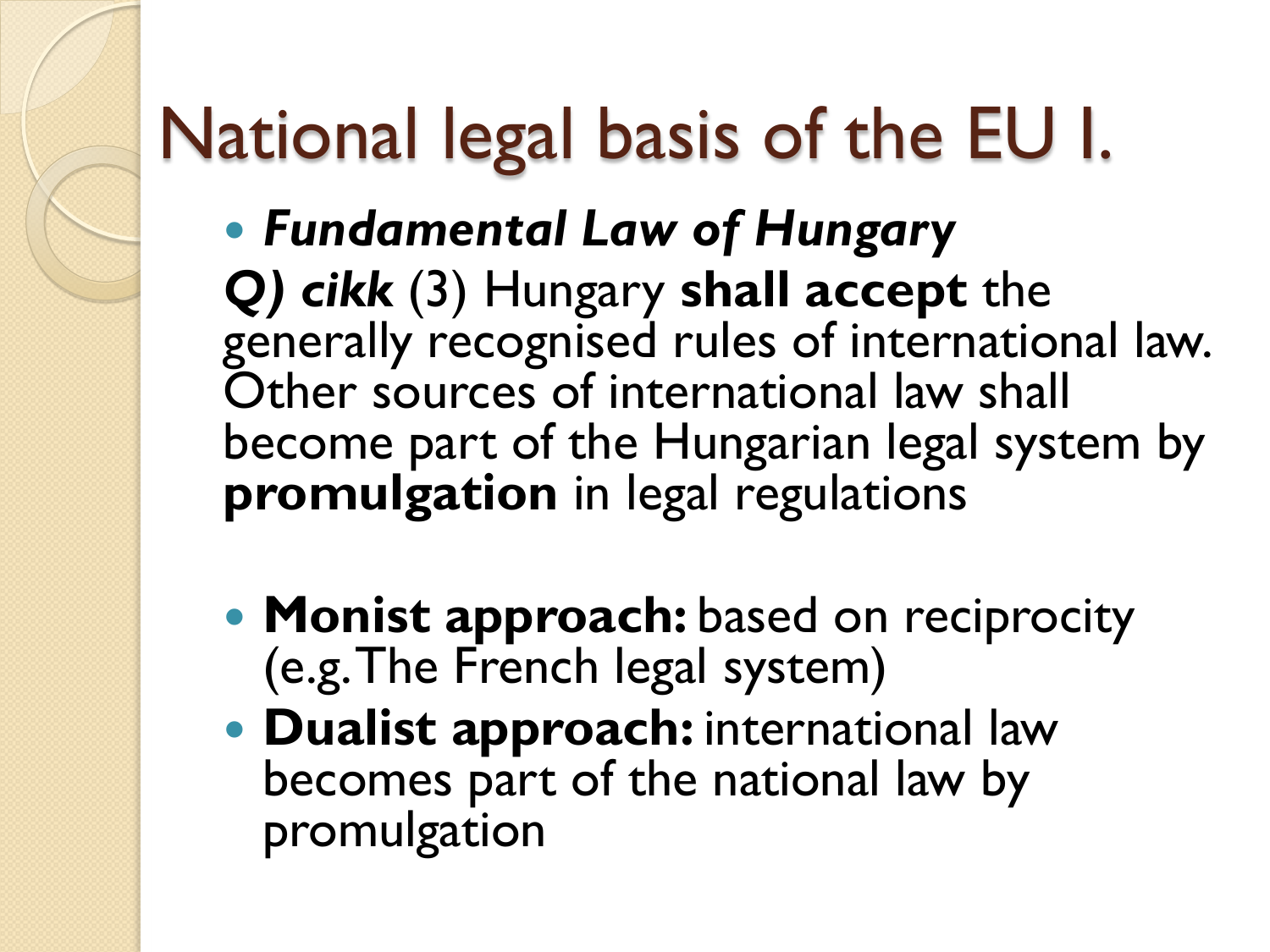# National legal basis of the EU II.

#### Article E) of the Fundamental Law<sup>[\\*](https://net.jogtar.hu/jogszabaly?docid=a1100425.atv)</sup>

- (1) In order to enhance the liberty, well-being and security of the people of Europe, Hungary shall contribute to the creation of European unity.
- (2) With a view to participating in the European Union as a Member State and **on the basis of an international treaty,** Hungary may, to the extent necessary to exercise the rights and fulfil the obligations deriving from the Founding Treaties, **exercise some of its competences set out in the Fundamental Law jointly with other Member States**, through the institutions of the European Union.
- (3) The law of the European Union may, within the framework set out in Paragraph (2), **lay down generally binding rules of conduct.**
- (4) For the authorisation to recognise the binding force of an international treaty referred to in Paragraph (2), **the votes of twothirds of the Members of the National Assembly shall be required**.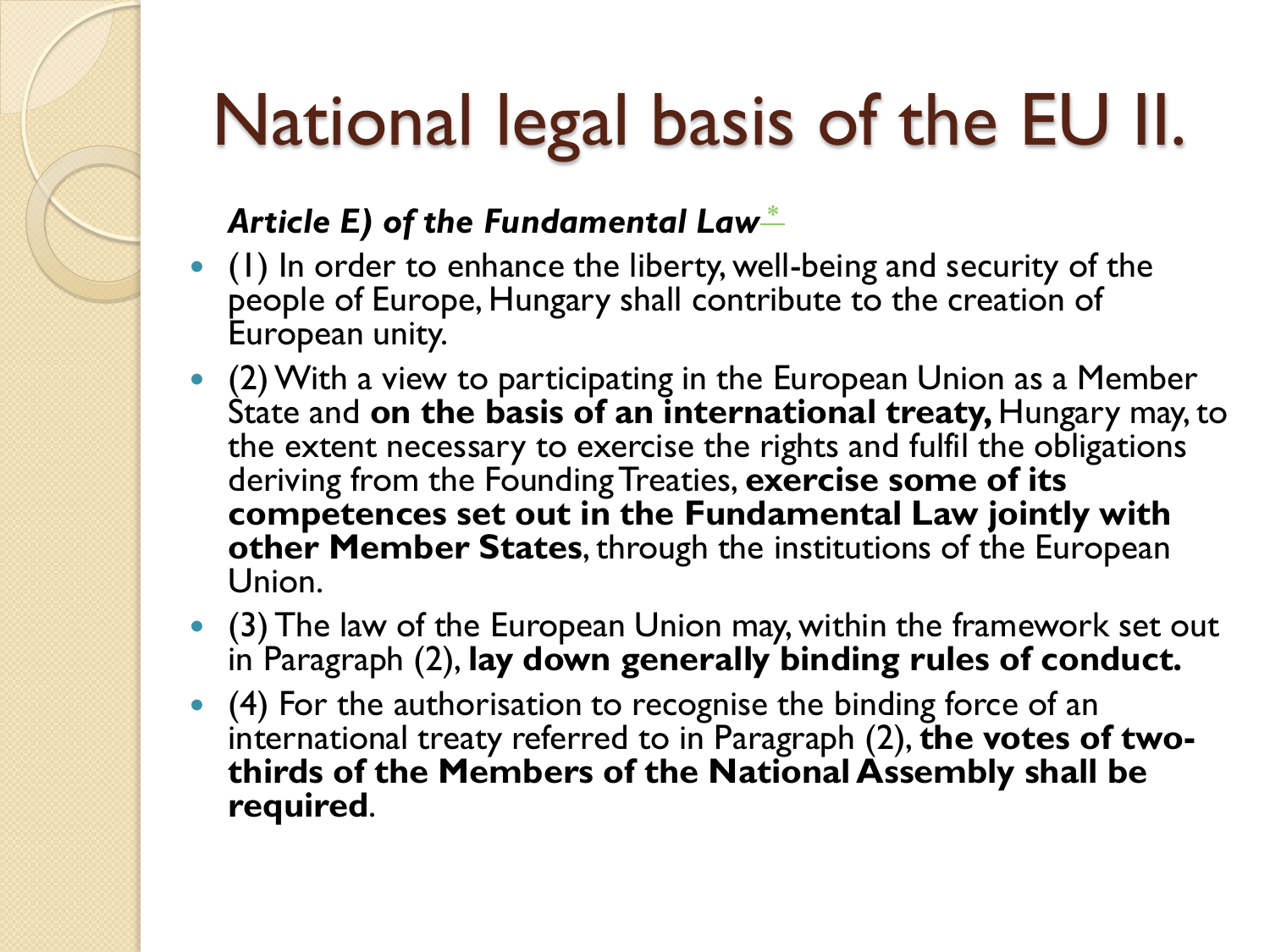# Is EU law international law?

- Article E) is *lex specialis* with respect to Article Q)
- Even though Article E) talks about an 'international treaty', it is still different from the classical international law -> *sui generis* theory!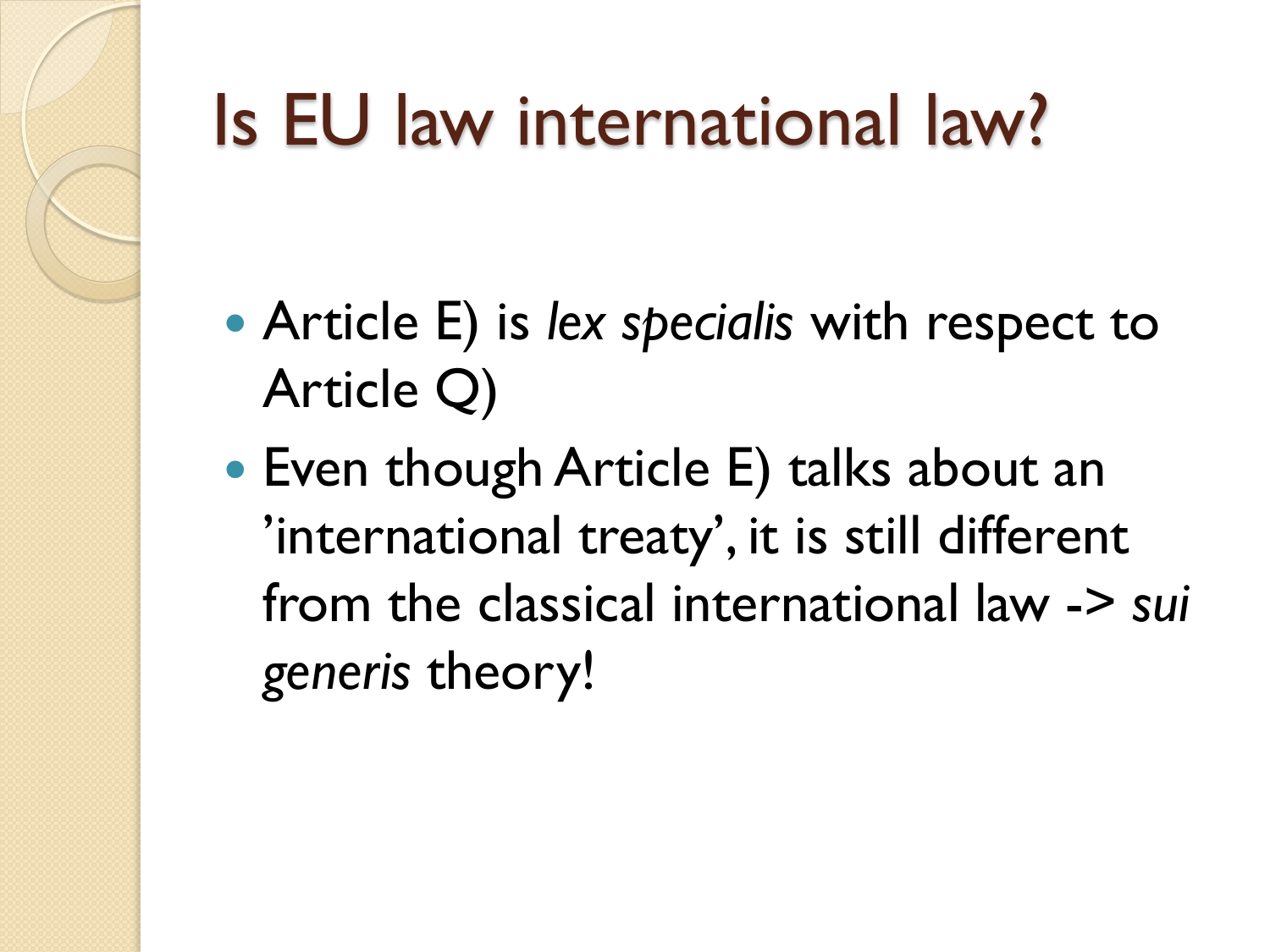# Historical overview

**1. European Integration from Today's Perspective**

*Process of European integration*:

A more and more intensive coordination of more and more activities between more and more European States.

*The political character of the EU today?*

Between (federal) state and international organization.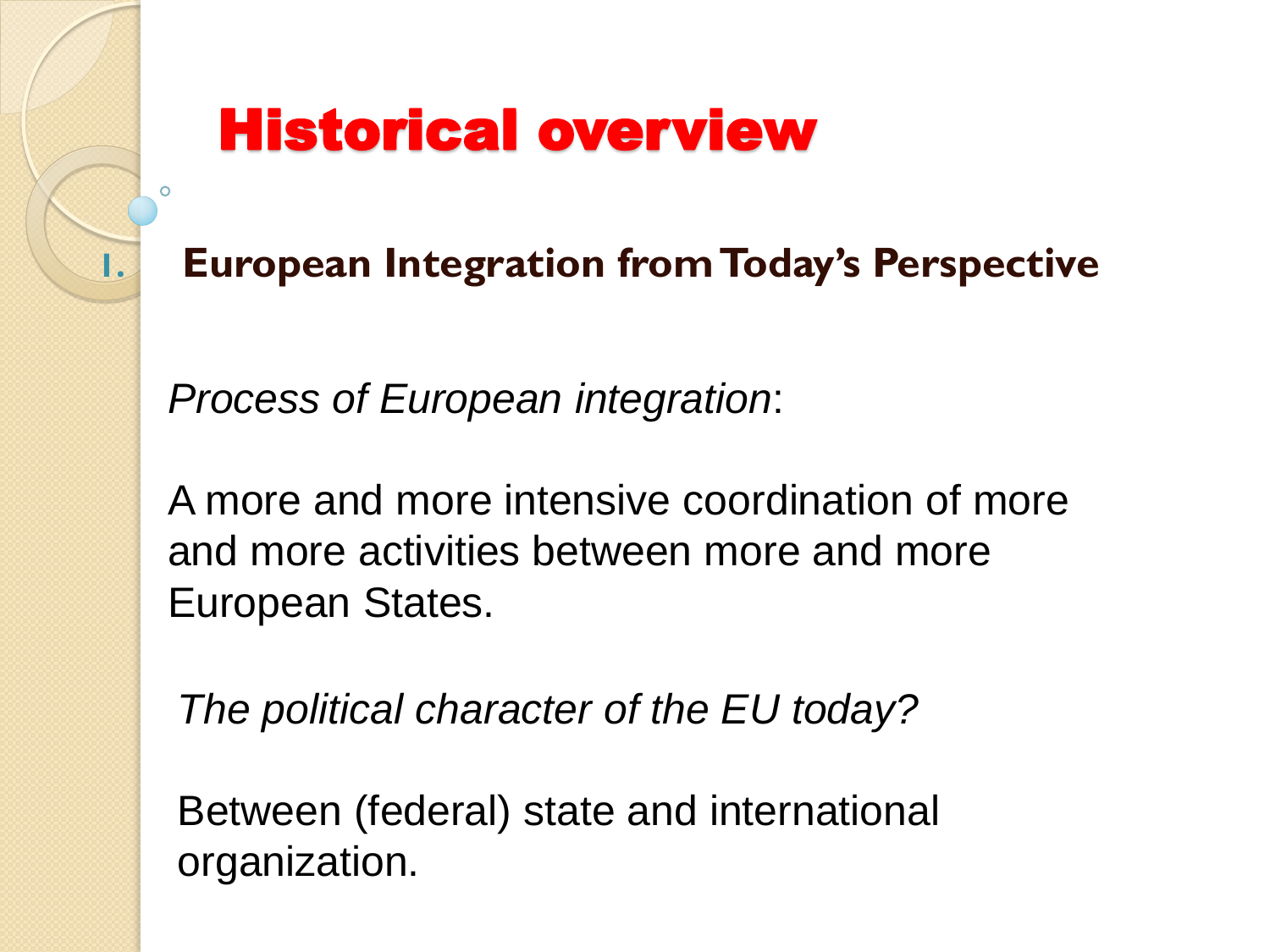*Recent discussion on deepening and enlargement of European integration:*

#### *Eurosceptics:*

- Want to **reduce** European **integration**
- want to **strengthen** the importance of **national governments and parliaments**
- **consider European integration a means of power and exploitation** whereby powerful Eurocrats make their own politics far away from citizens and the unfettered big capital looks for higher and higher profits to the detriment of the consumer, the workers, the small entrepreneurs, and the natural environment (**deficit in democracy**).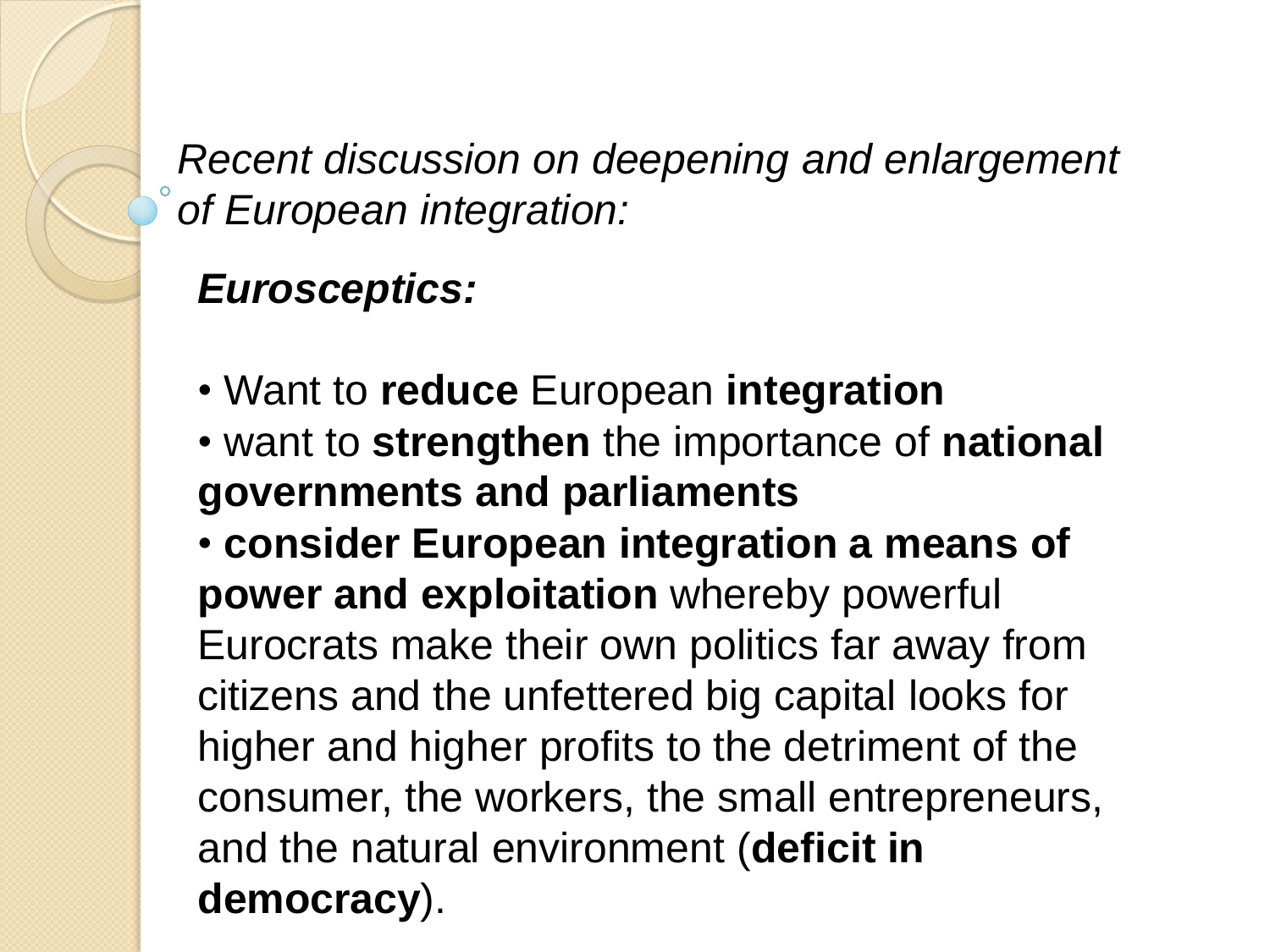

## *Eurofans:*

• want to **remove** all remaining **barriers** to trade and to the mobility of the factors of production as soon as possible in order to enable all people to benefit from the enormously increased possibilities for mutually beneficial exchanges. • want to **coordinate and harmonize** more **policy** issues at the European level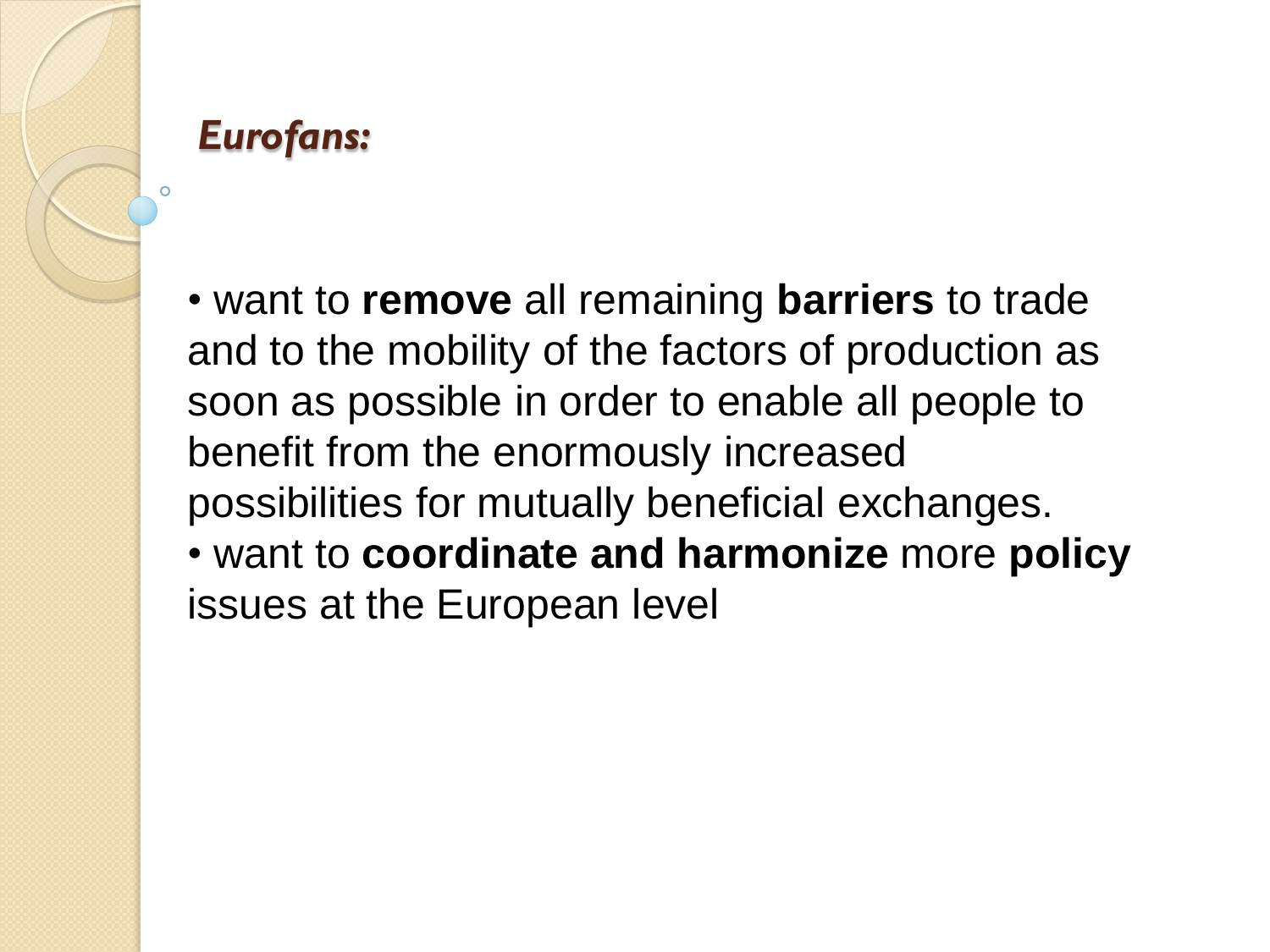The **basic motive** for initiating the process of European integration was more a political than an economic one. The founding fathers of European integration

• sought to avoid the excess of nationalism and of the nation state system that had been demonstrated by the German Nazi regime

• sought to open up the national economies as a means of avoiding the protectionism that had characterized inter-war Europe.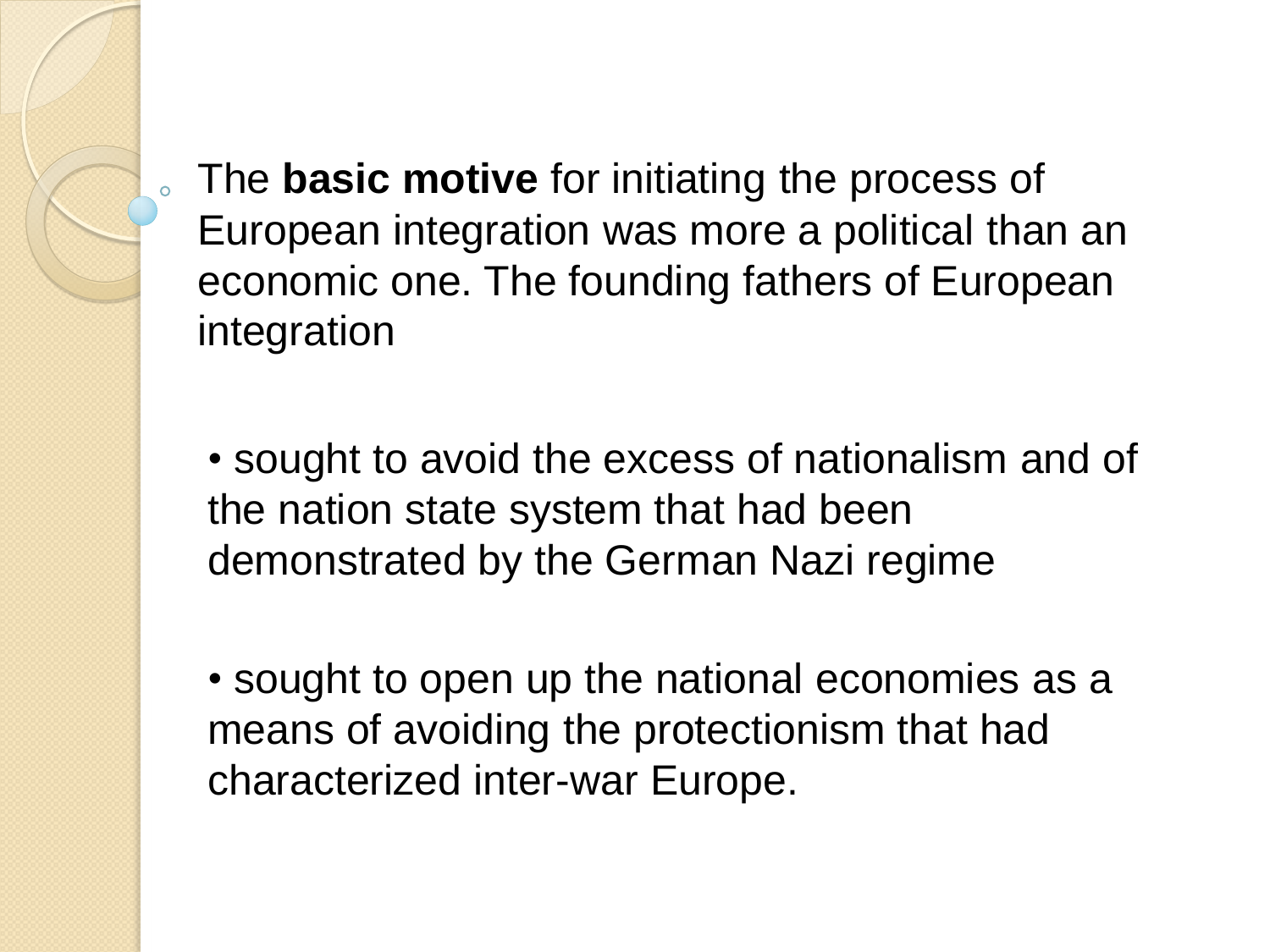

# **The very beginning:**

**September 19, 1946**: Speech by **Winston Churchill** at Zürich University:

"We must set up a sort of United States of Europe … There can be no revival of Europe without a spiritually great France and a spiritually great Germany … In this undertaking which is so urgently necessary, France and Germany together must take the lead".

Western Union (1947) -> Western European Union (1954) v. NATO (1949); Warsaw Pact (1955)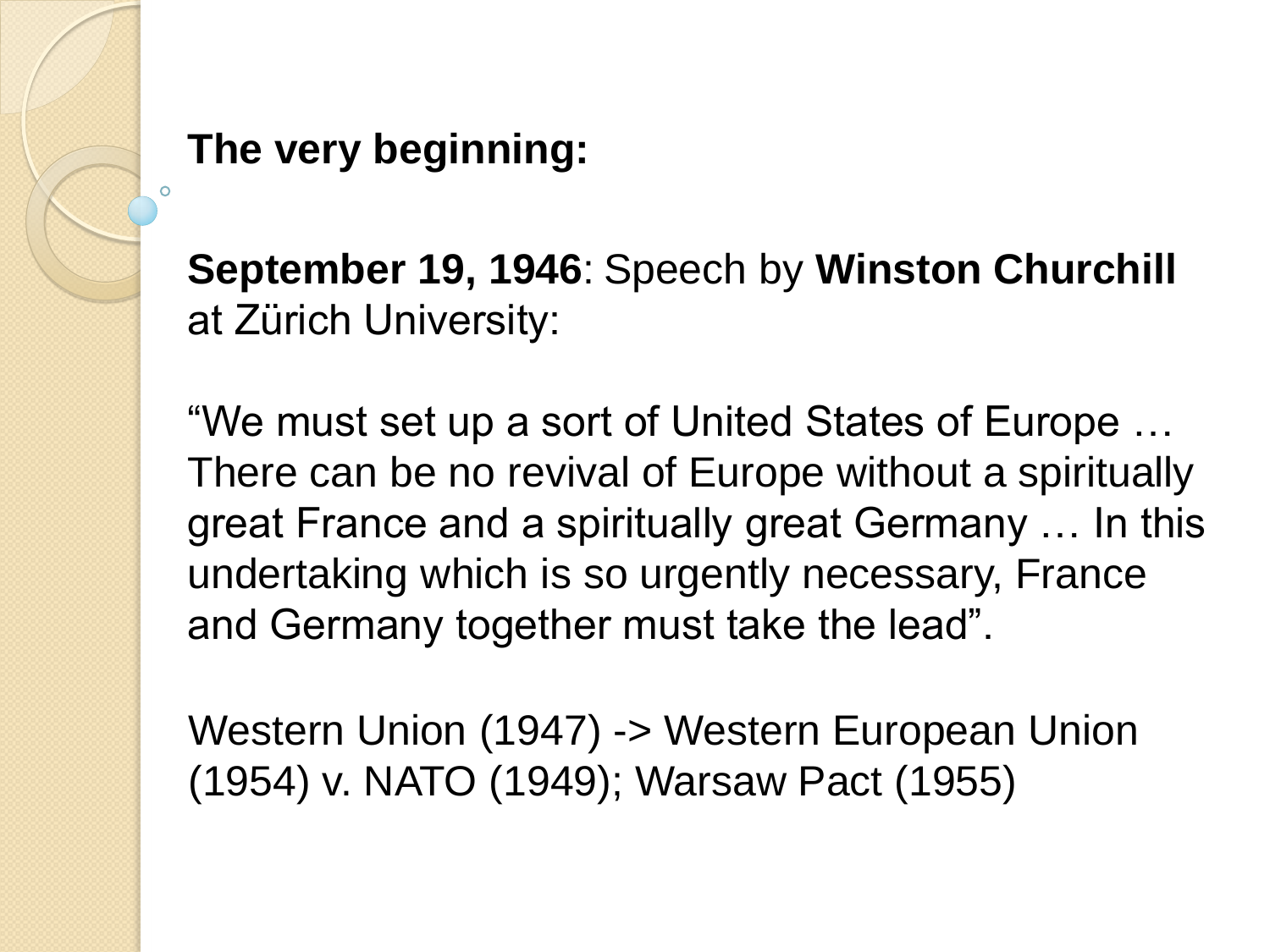[https://multimedia.europarl.europa.eu/hu/](https://multimedia.europarl.europa.eu/hu/history-fathers-of-europe_V001-0002_ev) [history-fathers-of-europe\\_V001-0002\\_ev](https://multimedia.europarl.europa.eu/hu/history-fathers-of-europe_V001-0002_ev)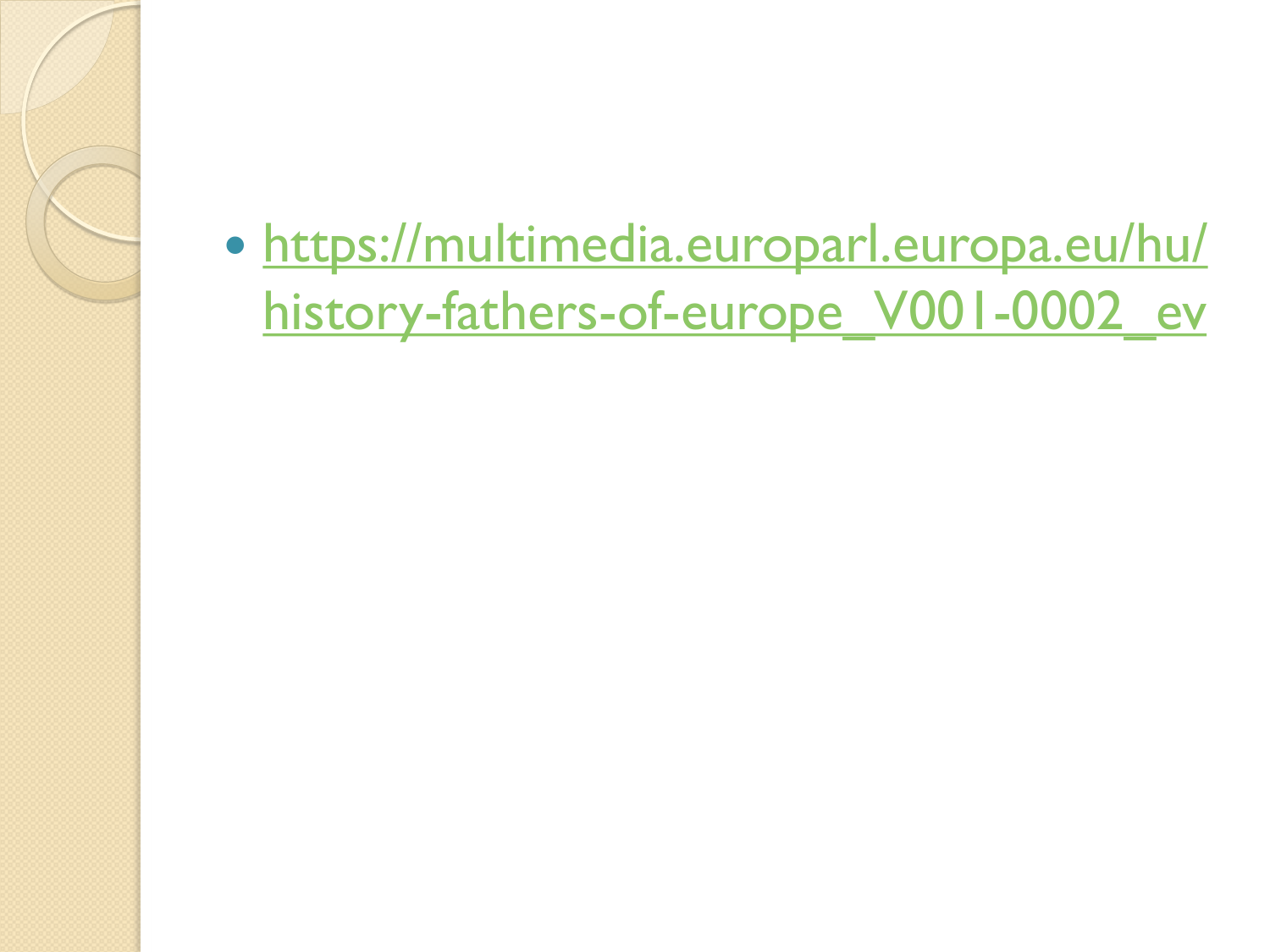**May 9, 1950**: Based on a proposal by the French politician and entrepreneur **Jean Monnet** to supervise the German and French coal and steel production by a supranational authority French Foreign Minister **Robert Schuman** announced the so-called "Schuman-Plan" of a "Montan-Union".

**April 18, 1951**: France, Germany, Italy, Belgium, the Netherlands and Luxembourg signed the treaty on the "European Coal and Steel Community" (ECSC) – coming into force 1952, terminated after 50 years in 2002.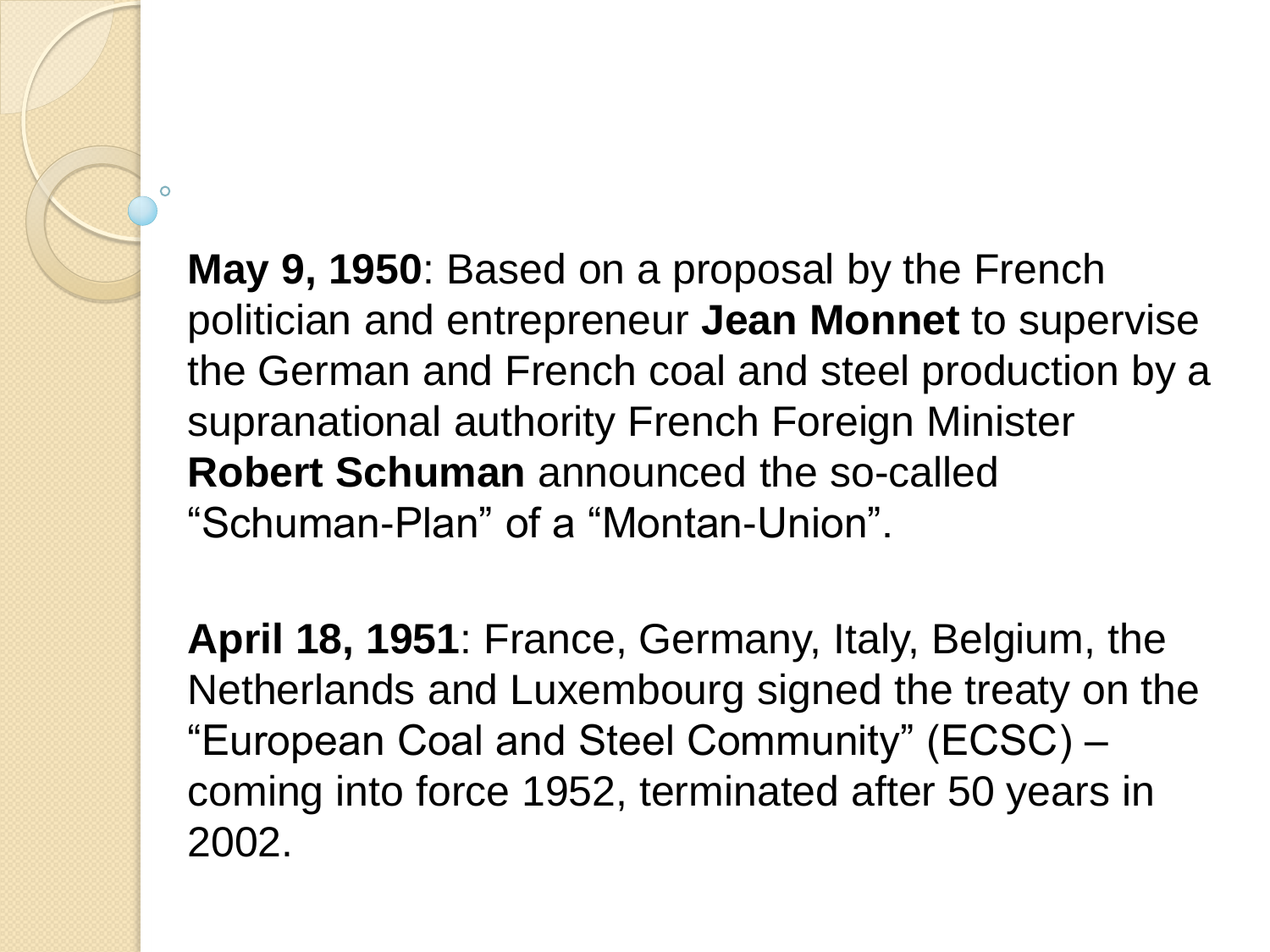### **The institutions of the ECSC:**

- The so-called **High Authority** as a supranational authority was created (first president. Jean Monnet).
- **Council of Ministers**, comprising representatives of member states' governments
- **Consultative Committee**, consisting of representatives of the relevant interest groups.
- **Assembly**, consisting of 68 delegates from the six national parliaments
- **European Court of Justice**.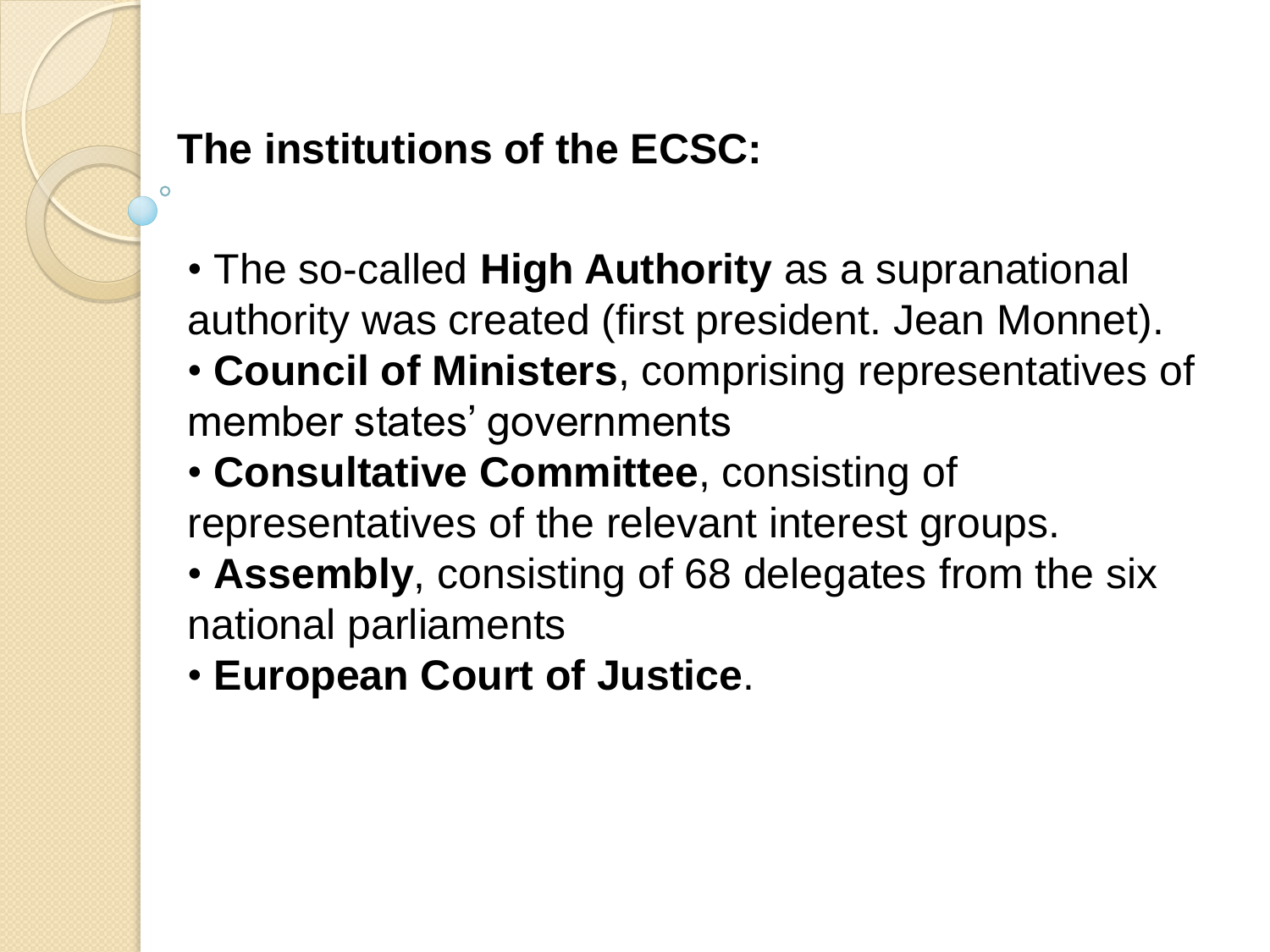After the attempt to extend European integration by founding a **European Defence Community** had been rejected by the French National Assembly in 1954, the six member states focused more on a deeper integration of the economic sector.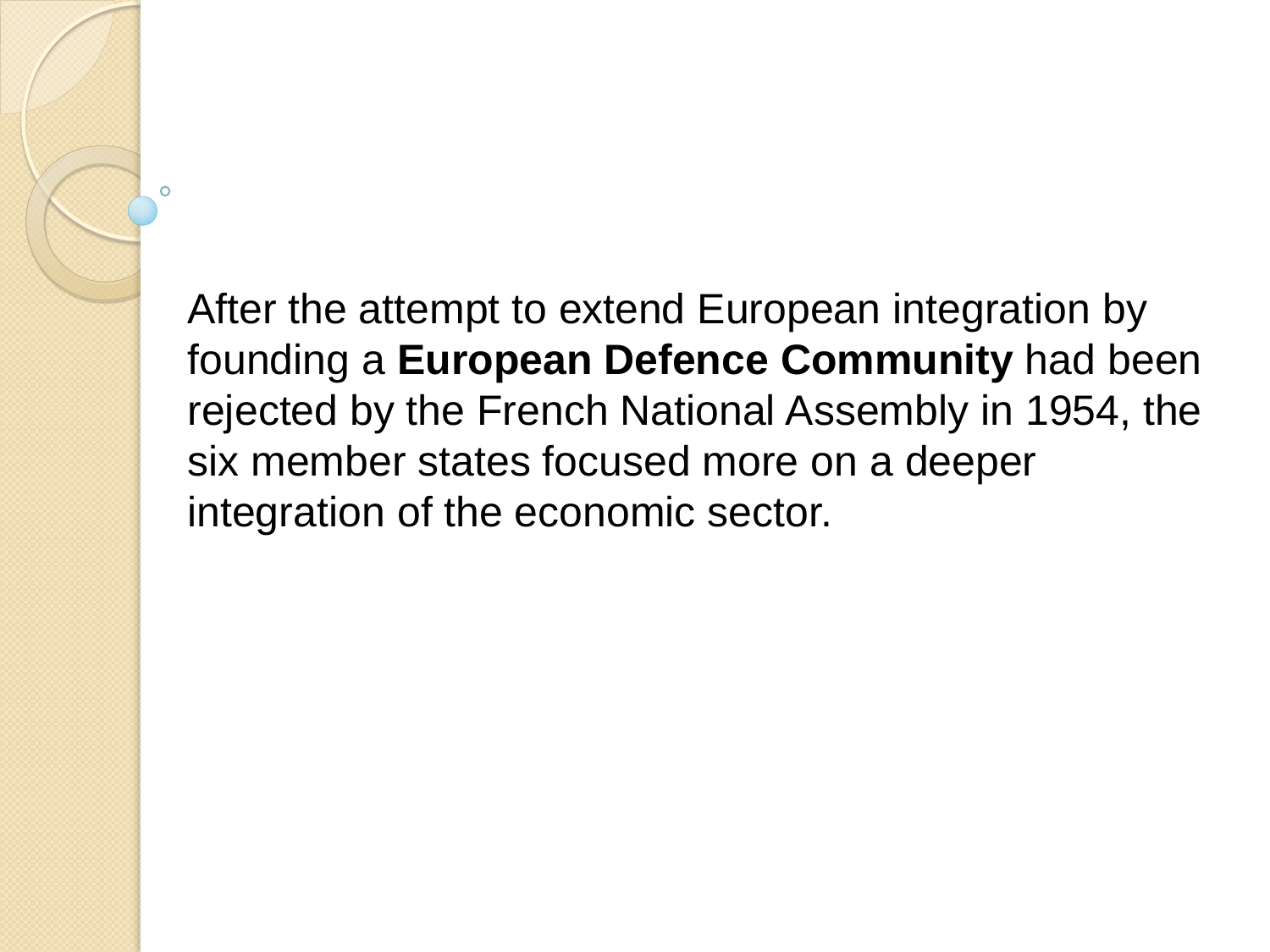#### **The Treaties of Rome:**

On March 25, 1957, the two Treaties of Rome were signed, bringing into effect on January 1, 1958

• The **European Economic Community (EEC)** and • the **European Atomic Energy Community (Euratom)**

EEC-Treaty = central for further integration

Both communities had one Commission, one Asembly, one Council and one Court;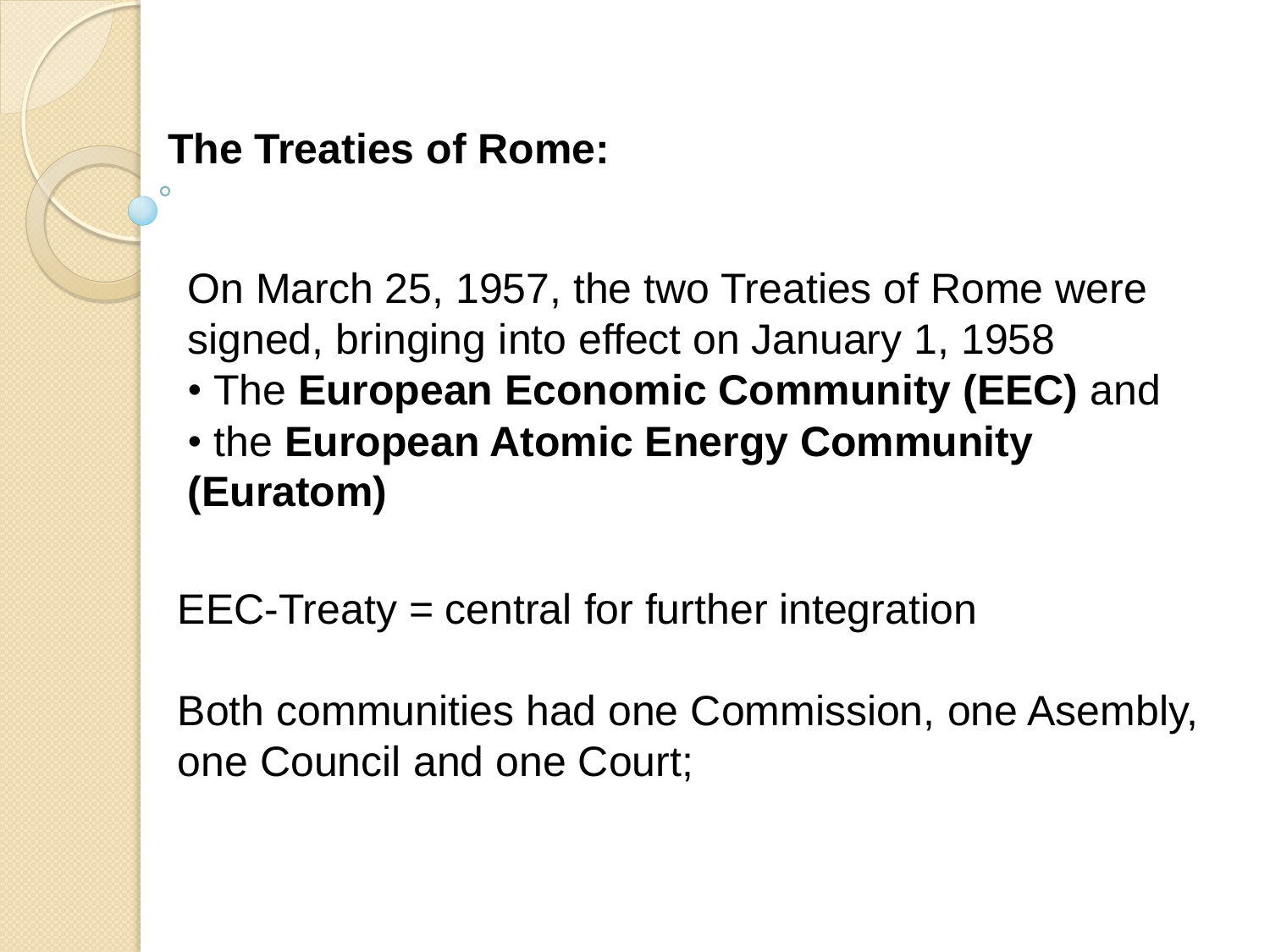# *Elements of the EEC-Treaty*:

- Establishment of a **Customs Union** (finished in 1968)
- Development of a **Common Market** (very slowly up to the middle of the eighties; important decisions by ECJ)
- Establishment of **Common Policies** (especially common trade policy, common competition policy and common agricultural policy)
- **Collective Decision-Making** at the supranational level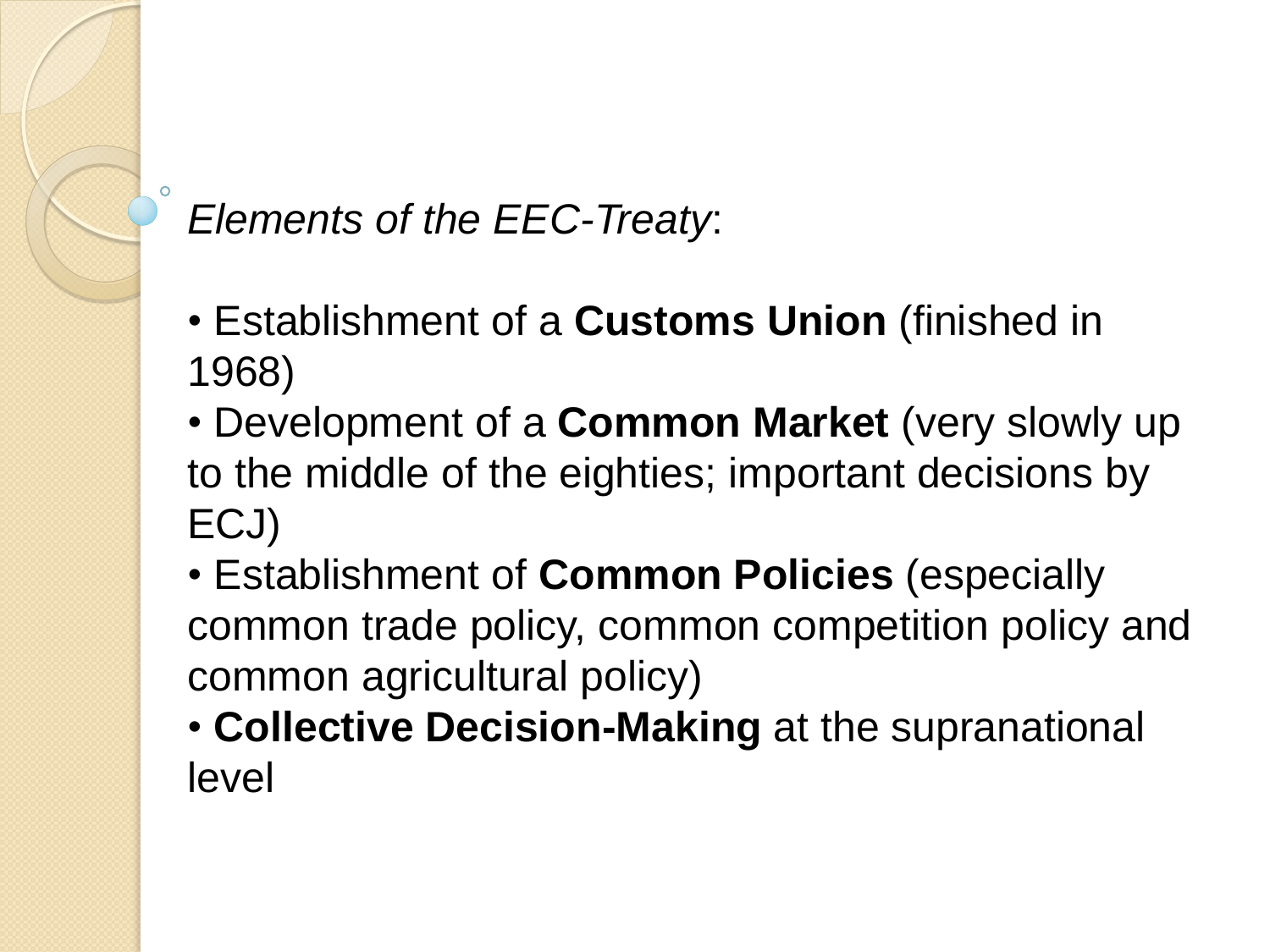

#### **Further Development:**

**Merger Treaty** (signed on April 8, 1965, came into force in 1967): merged the principal institutions of the three communities into the basic institutions of the European Community, EC (Commission, Council, European Parliament, ECJ).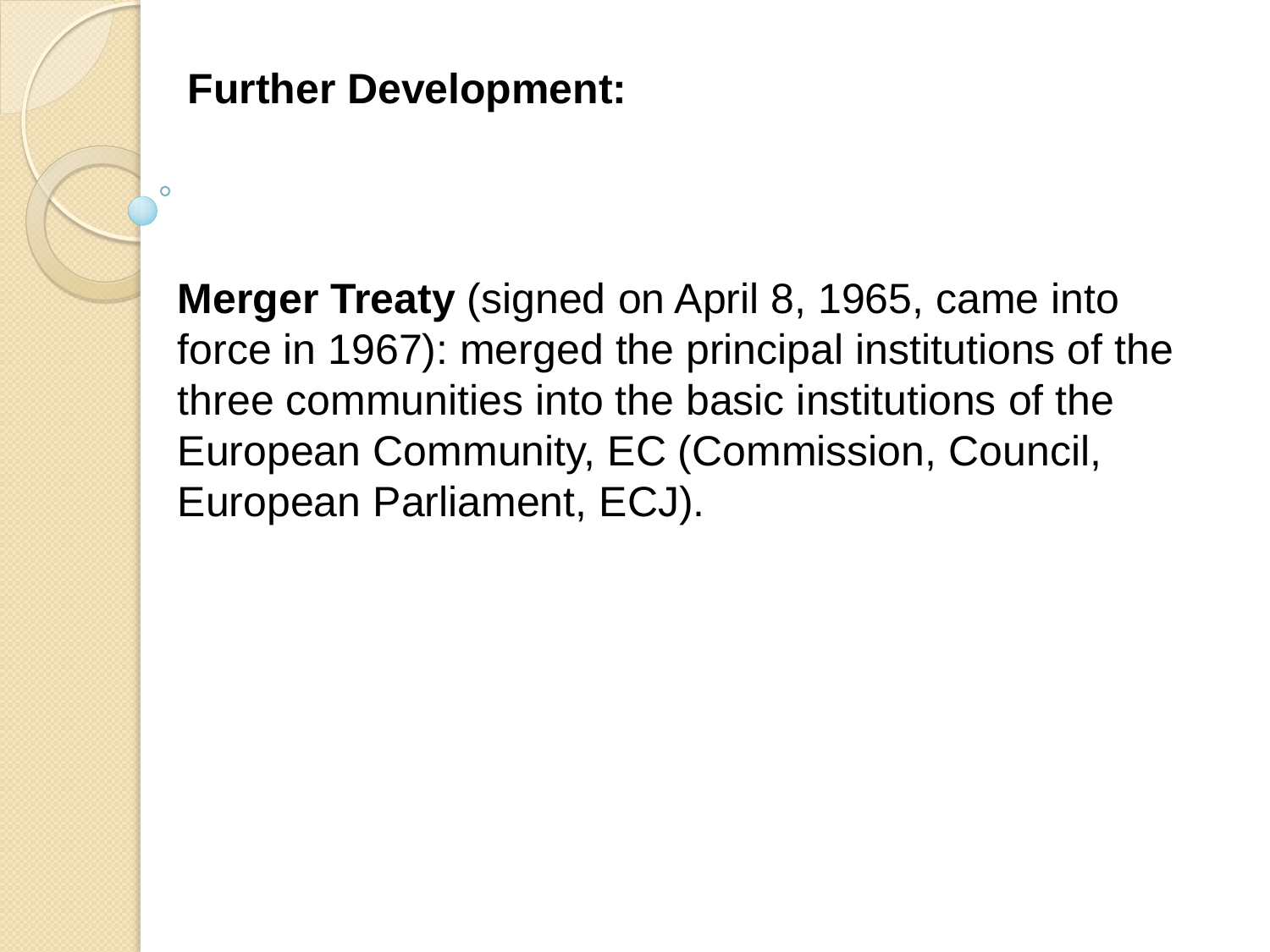

# **Enlargement:**

Great Britain"s application for accession to the EC was two times rejected by France, in 1961 and 1967. Only after **de Gaulle's** resignation the first enlargement of the EC has come into effect (Pompidou, 1969).

**January 1, 1973**: The former EFTA-states **Denmark**, **Great Britain** and **Ireland** became new members. (The **Norwegian** parliament voted against accession)

**January 1, 1981**: **Greece** joins the EC (no military junta anymore)

**January 1, 1986**: **Spain** and **Portugal** join the EC (no Franco and Salazar anymore)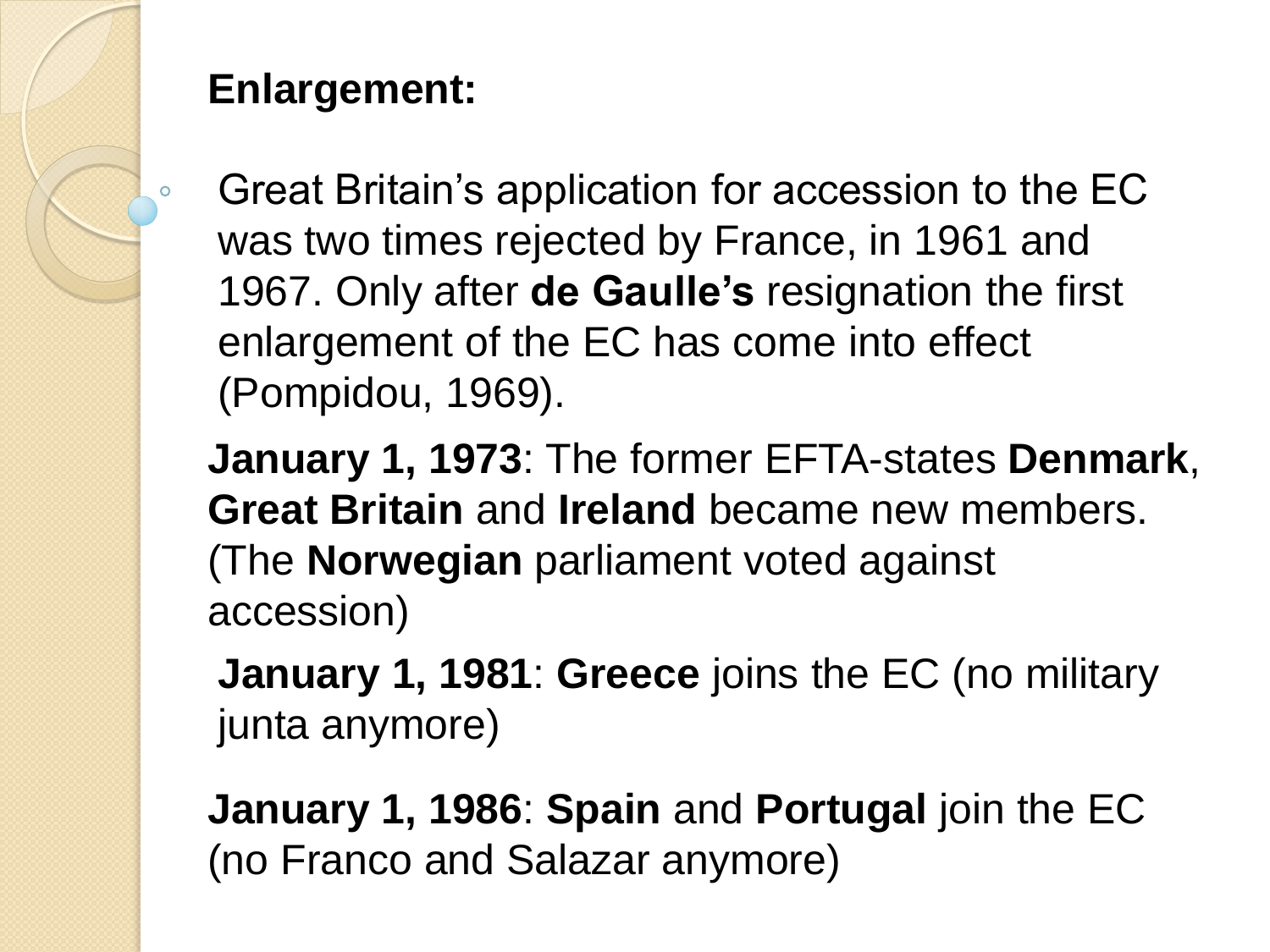

# **Enlargement in 1995**

After the end of the "cold war" the "neutral" countries and former EFTA states **Austria, Finland and Sweden** became new members

The accession of **Norway** was stopped by a referendum.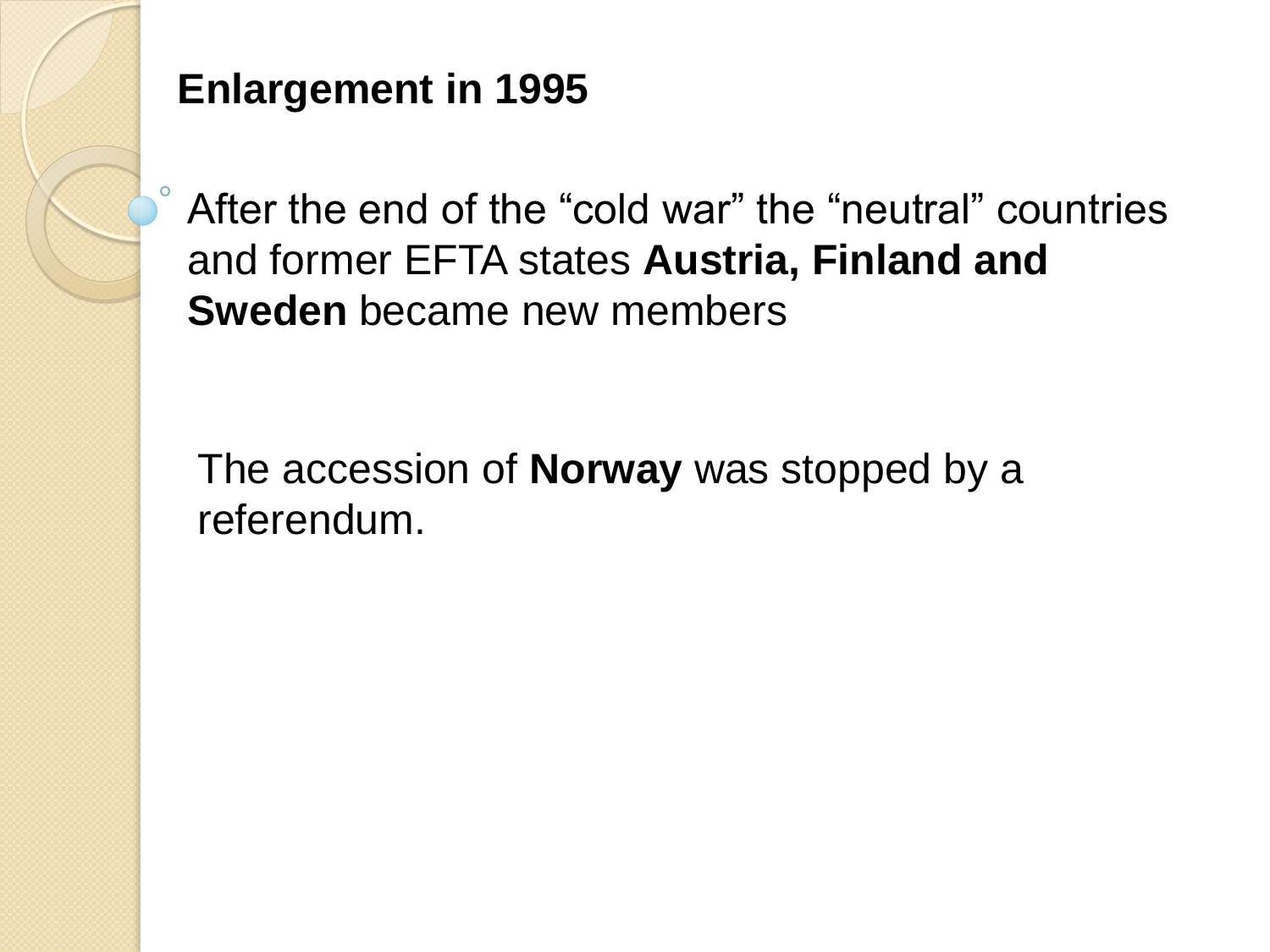#### **Further enlargements**

**May 1, 2004**: Poland, Hungary, Czech Republic, Slovakia, Slovenia, Estonia, Latvia, Lithuania, Cyprus and Malta become new members.

**January 1, 2007**: Bulgaria and Romania become new members

**July 1, 2013:** Croatia becomes new member **2020: Brexit**

*Other possible MS?\**

*What are the conditions for becoming a MS?\**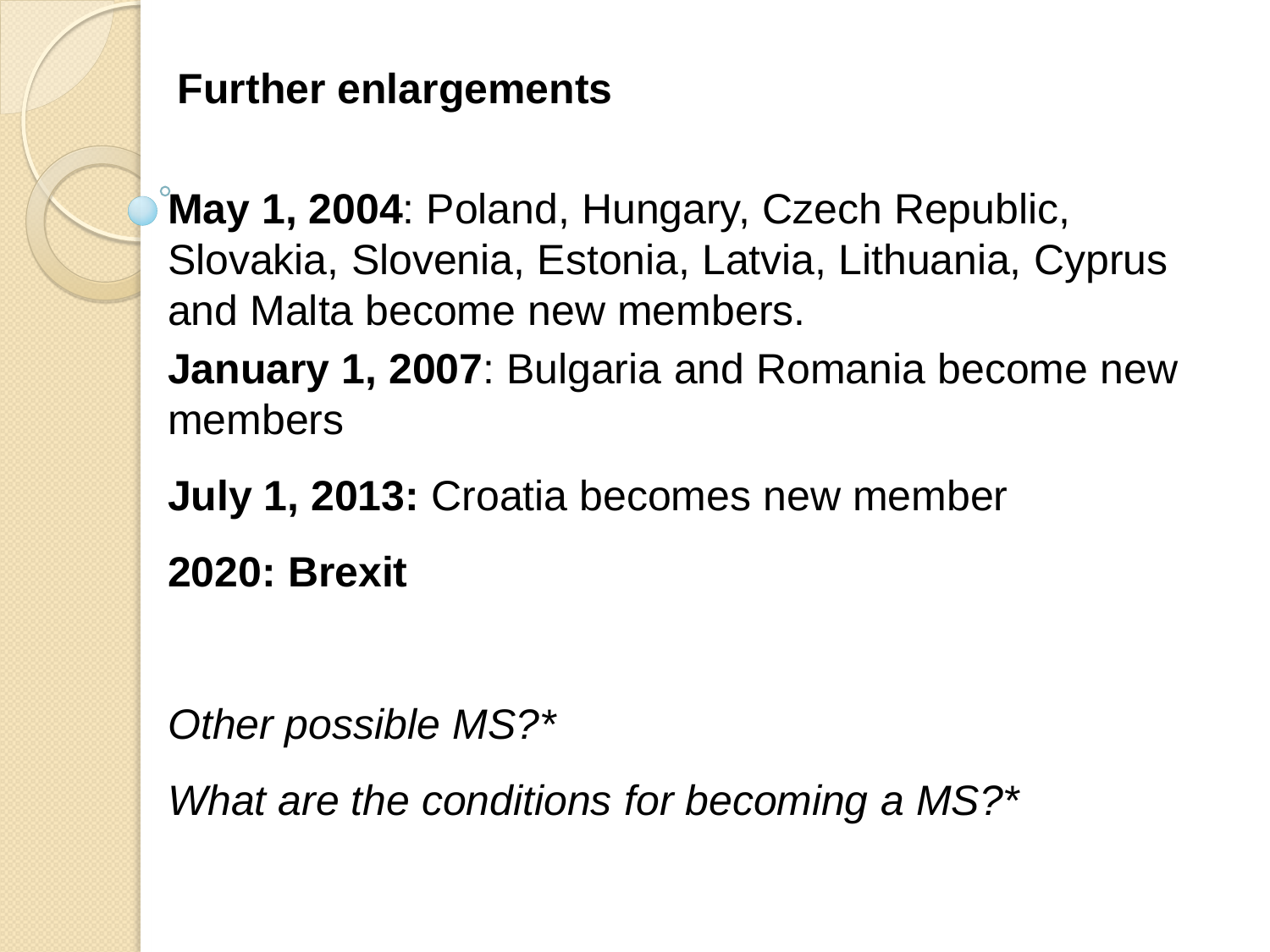**After the Merger Treaty: completing the internal market**

**February 28, 1986**: Following the White Paper the EC Member States signed the **Single European Act** (SEA), which came into effect on July 1, 1987.

Two functions of the SEA:

• An agreement between the Member States to **revise the Treaties** concerning the three communities: making the single market program achievable; extending the responsibility of EC by research, technology and environmental protection; increased use of qualified majority voting instead of unanimity in the Council; increased power for the European Parliament; establishment of Court of First Instance).

• An original treaty between the 12 Member States regarding **cooperation in foreign affairs**.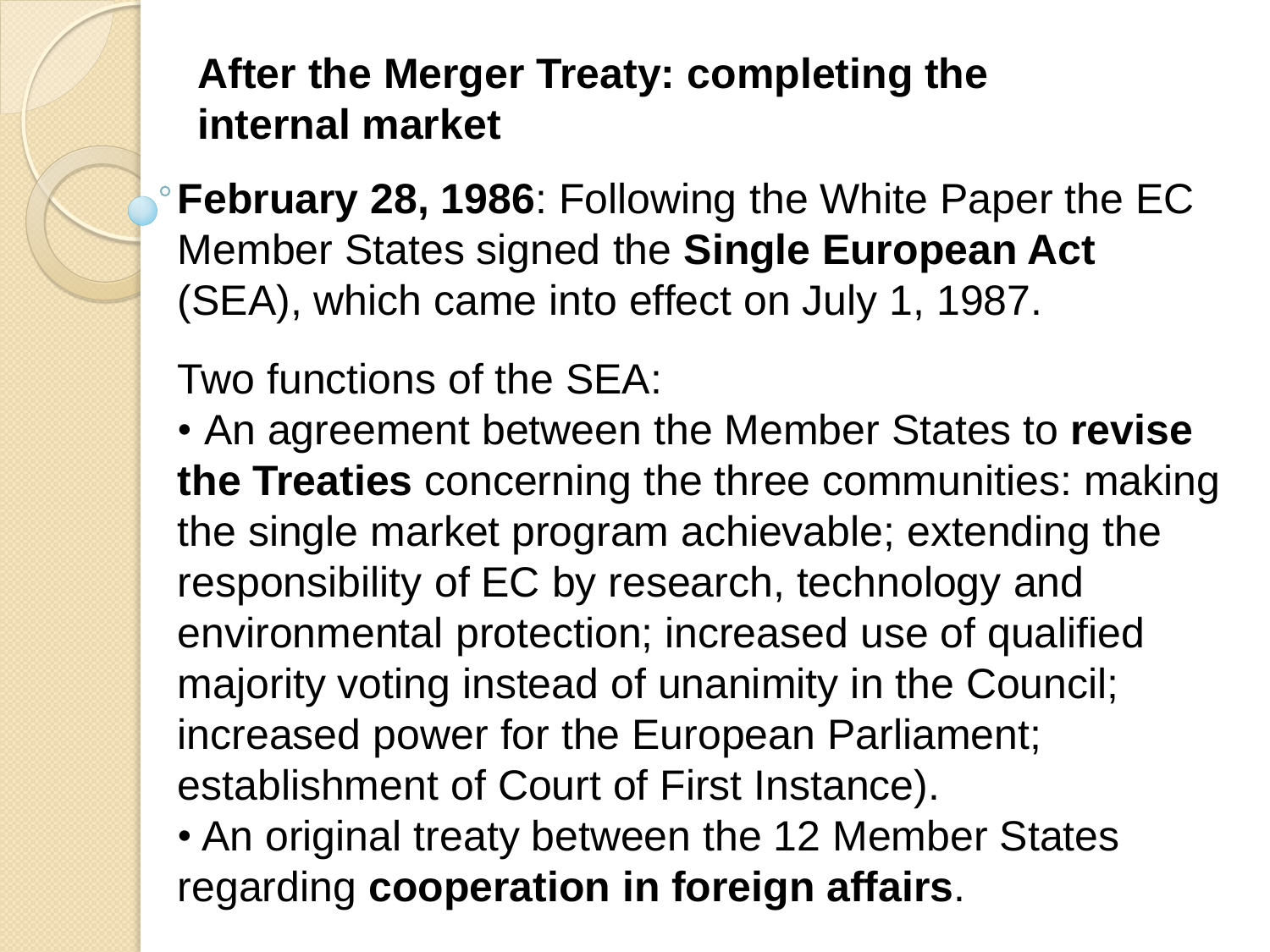#### **European Economic Area (EEA)**

**May, 1992**: EC Member States and EFTA states sign agreement on the European Economic Area which extends the four basic freedoms also to the EFTA states,

This agreement has come into effect on January 1, 1994 (for Liechenstein only on May 1, 1995). The accession of Switzerland was rejected by a referendum.

EFTA: European Free Trade Association, 1960, Stockholm - is a regional trade organization and free trade area consisting of four European states: Iceland, Liechtenstein, Norway, and Switzerland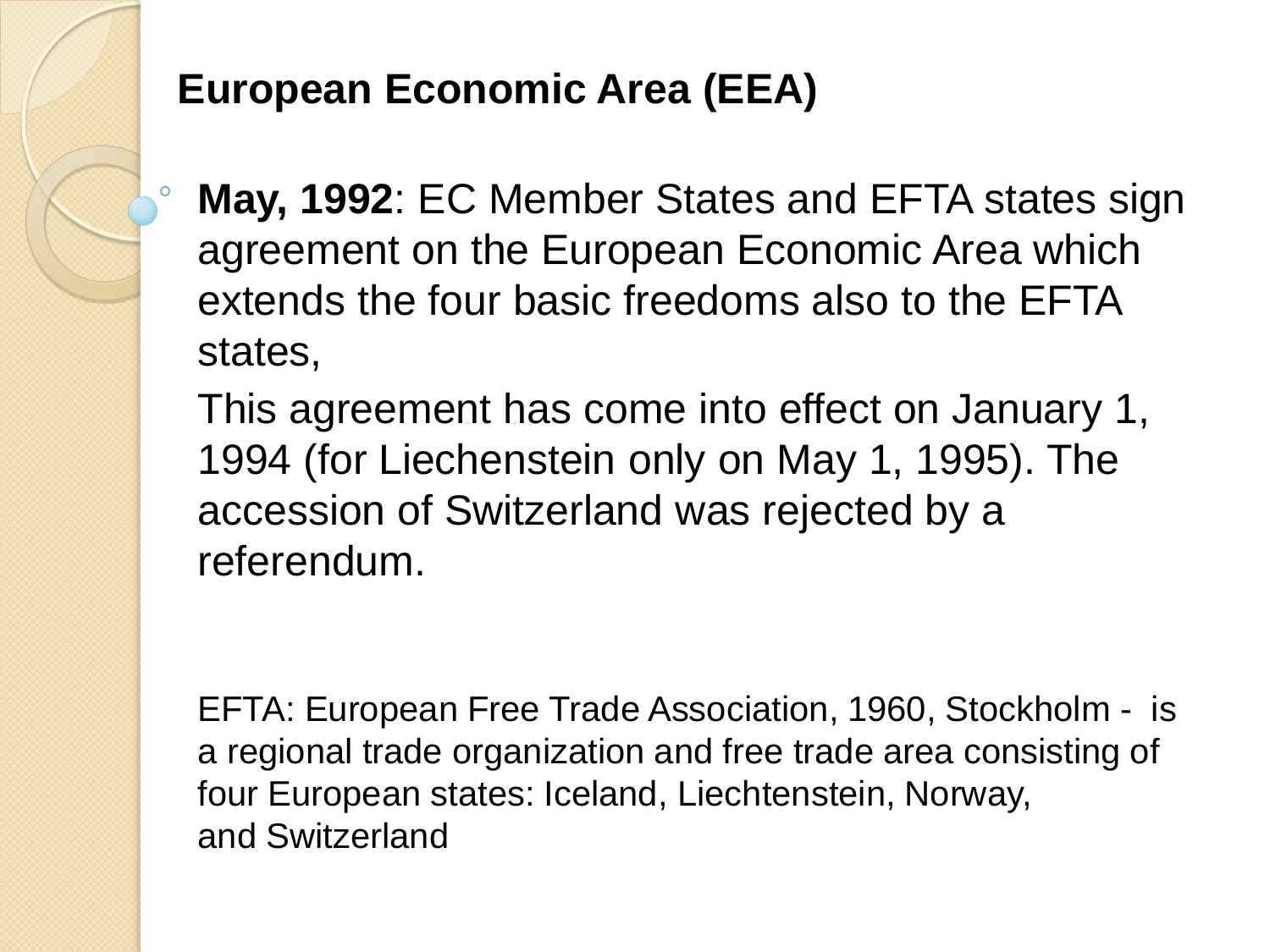# **The Treaty on European Union (TEU)**

A very important stimulus for completing the European internal market has been given by the TEU, the so-called "**Maastricht Treaty**", which was signed on February 7, 1992, and came into effect on November 1, 1993.

The structure of the treaty is usually described as **resembling a temple**: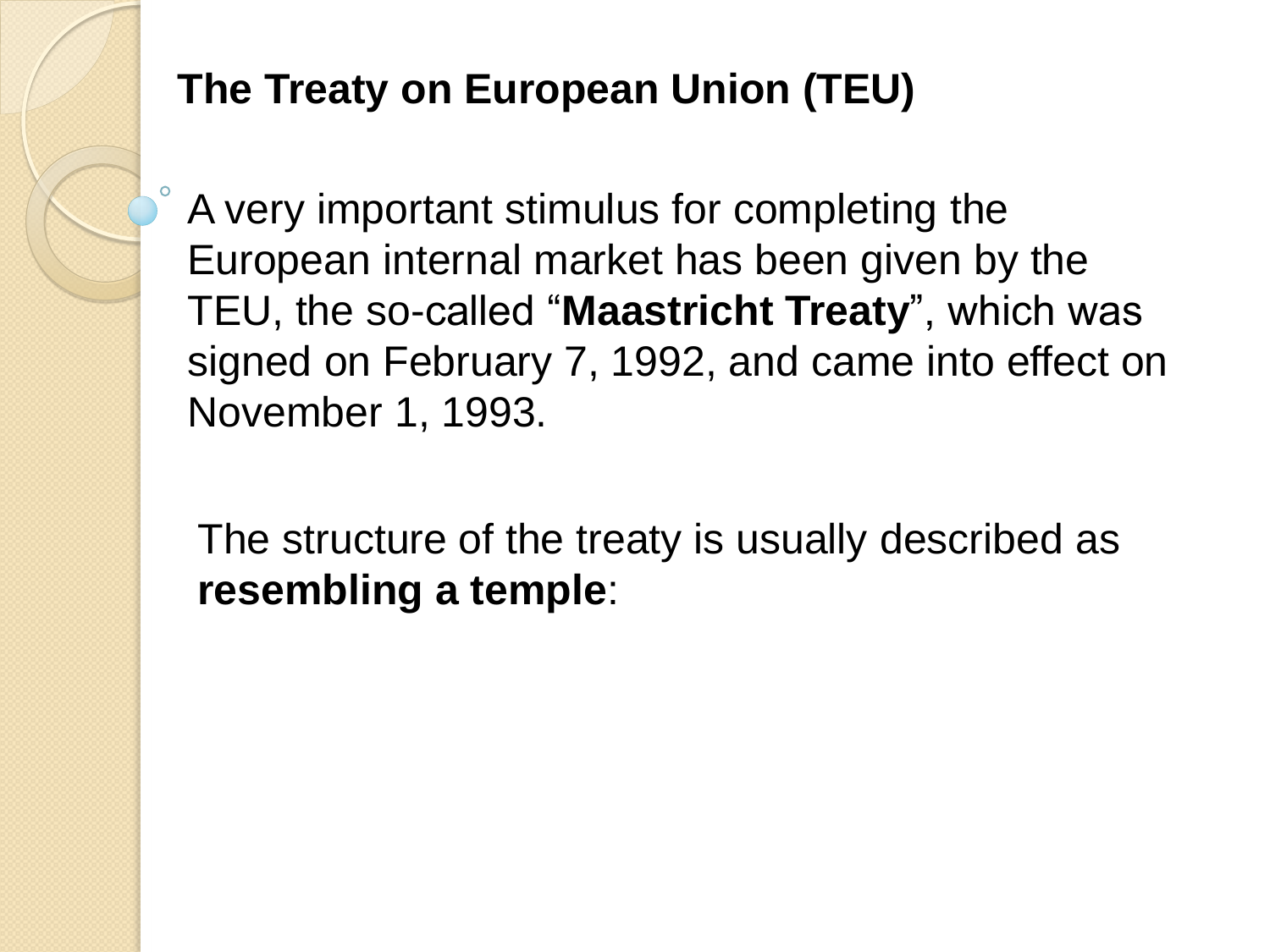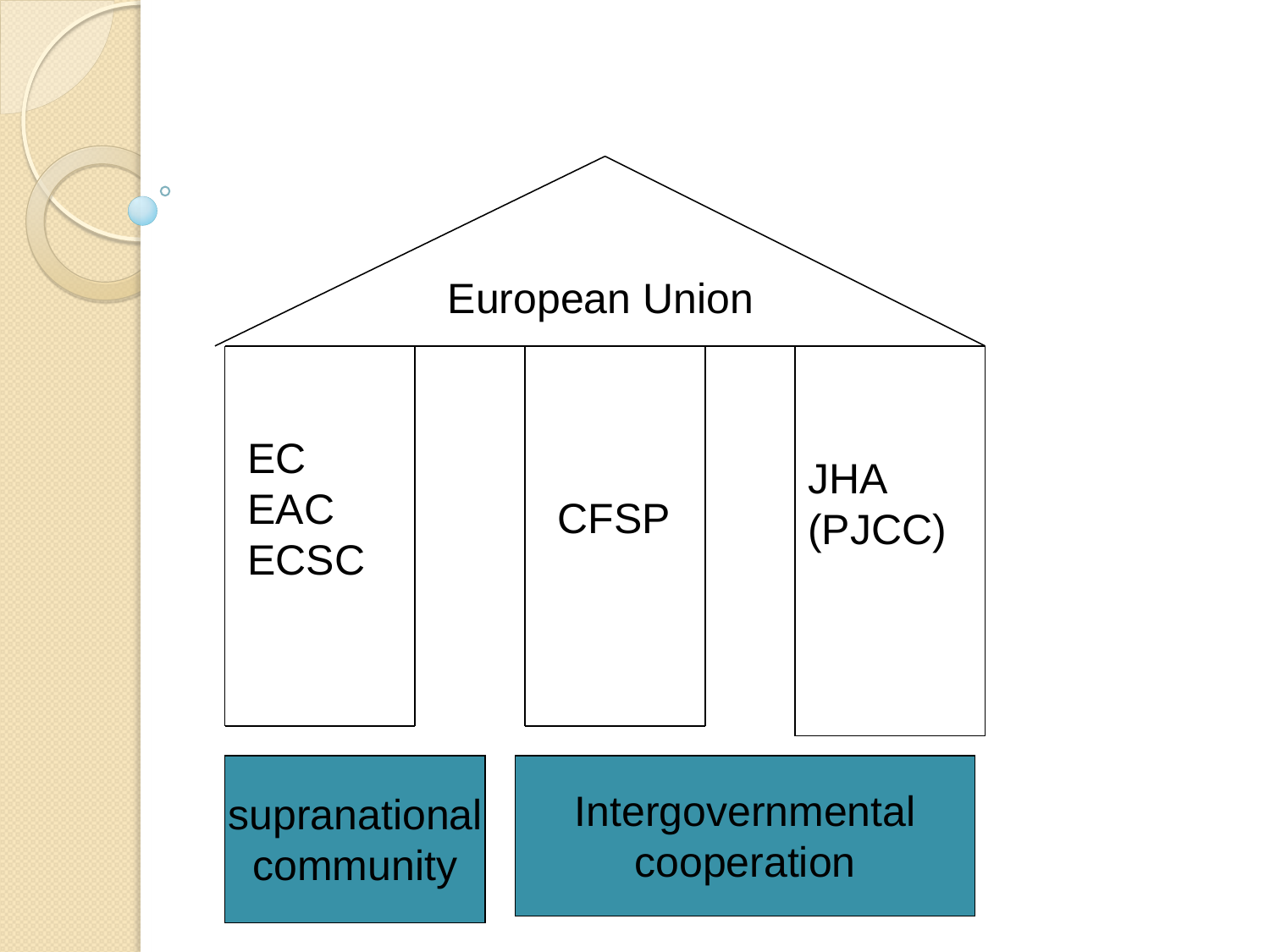### **First pillar**:

Consists of the (supranational) EC activities: Systematic revisions to and extensions of the existing treaties. Most prominent: Conditions and timetable for achieving the European Monetary Union at the end of the 1990s.

# **Second pillar:**

Common Foreign and Security Policy (CFSP)

# **Third pillar:**

Justice and Home Affairs (JHA), i. e. police cooperation, combating drug-trafficking and fraud, immigration from third countries and similar matters.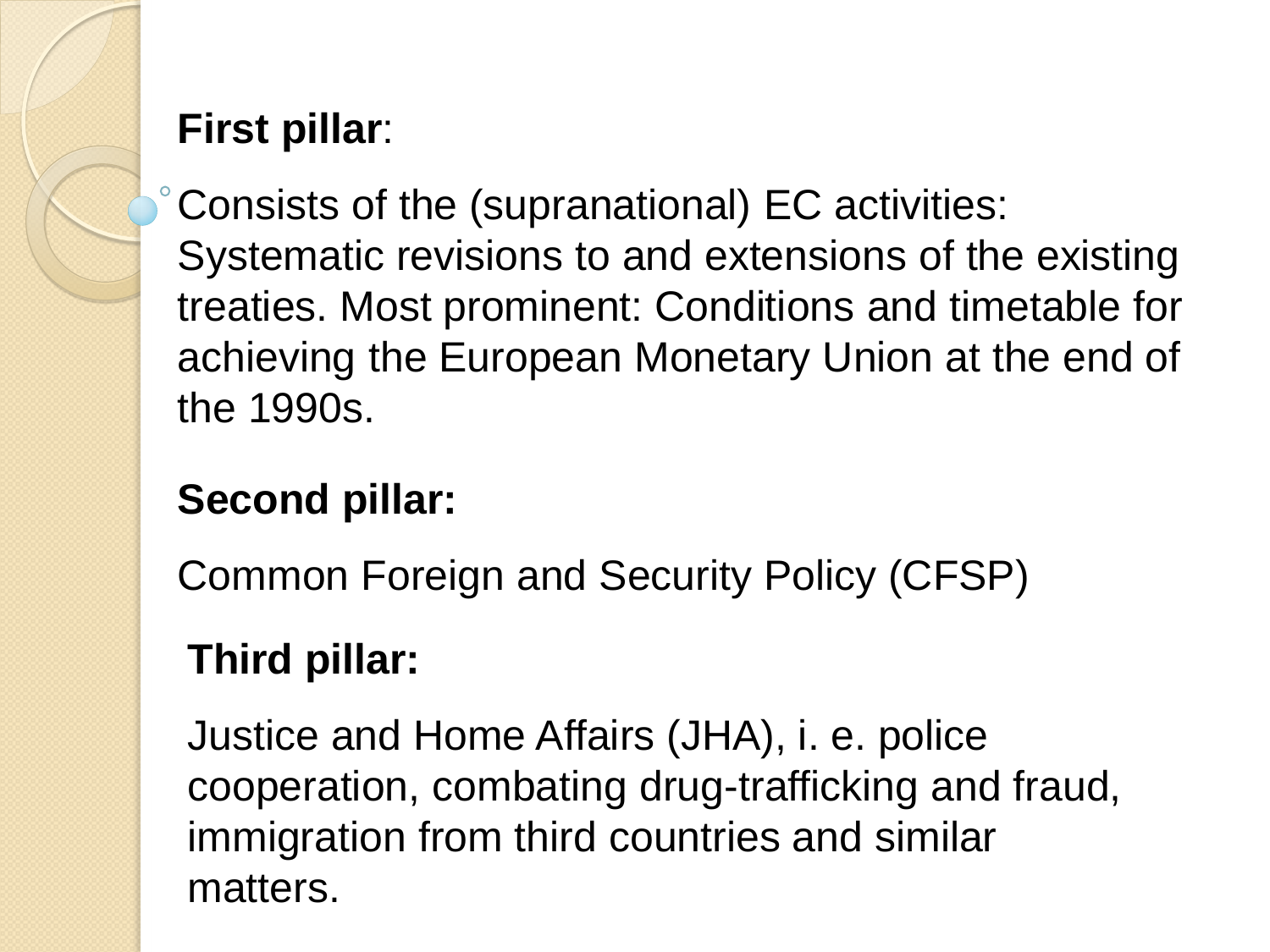

### **The Treaty of Amsterdam**

This treaty which was signed on October 2, 1997, and came into force on May 1, 1999, has maintained the "temple-structure" of the Maastricht Treaty and introduced a renumbering of the old and new articles.

# **First pillar:**

Extended responsibility of the EC for employment and social policy; strengthening of citizens' rights with respect to European institutions; **parts of the (intergovernmental) third pillar (e.g. visa policy, immigration, asylum procedures) have been shifted to the (supranational) first pillar**.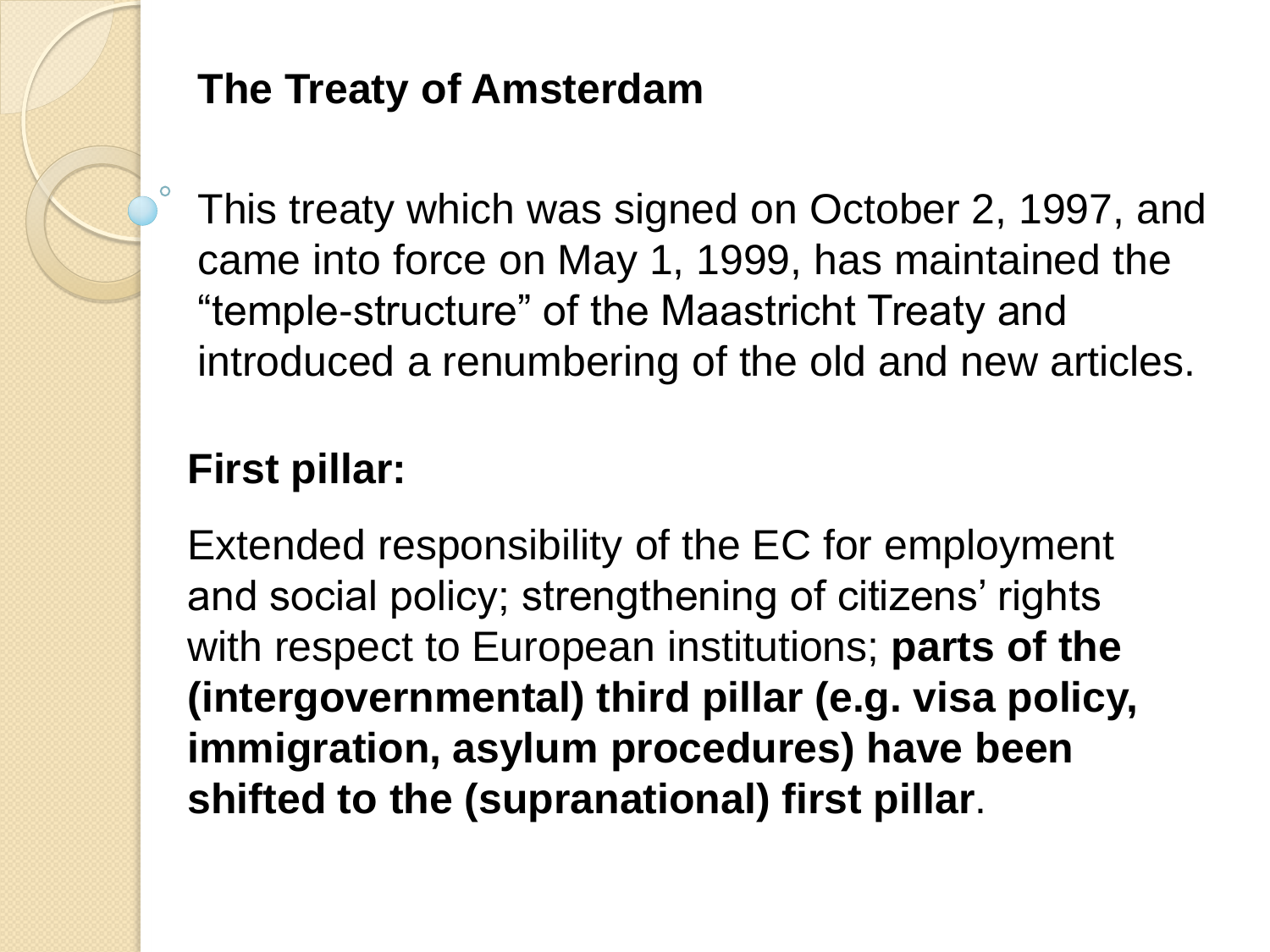# **Second pillar:**

The figure of a "High Representative of Common Foreign and Security Policy" has been introduced (Javier Solana).

### **Third pillar:**

Because parts of "Justice and Home Affairs" have been shifted to the first pillar, the new third pillar focuses on cooperation between police and courts with respect to criminal matters. **New name: "Police and Judicial Cooperation in Criminal Matters"** (PJCC)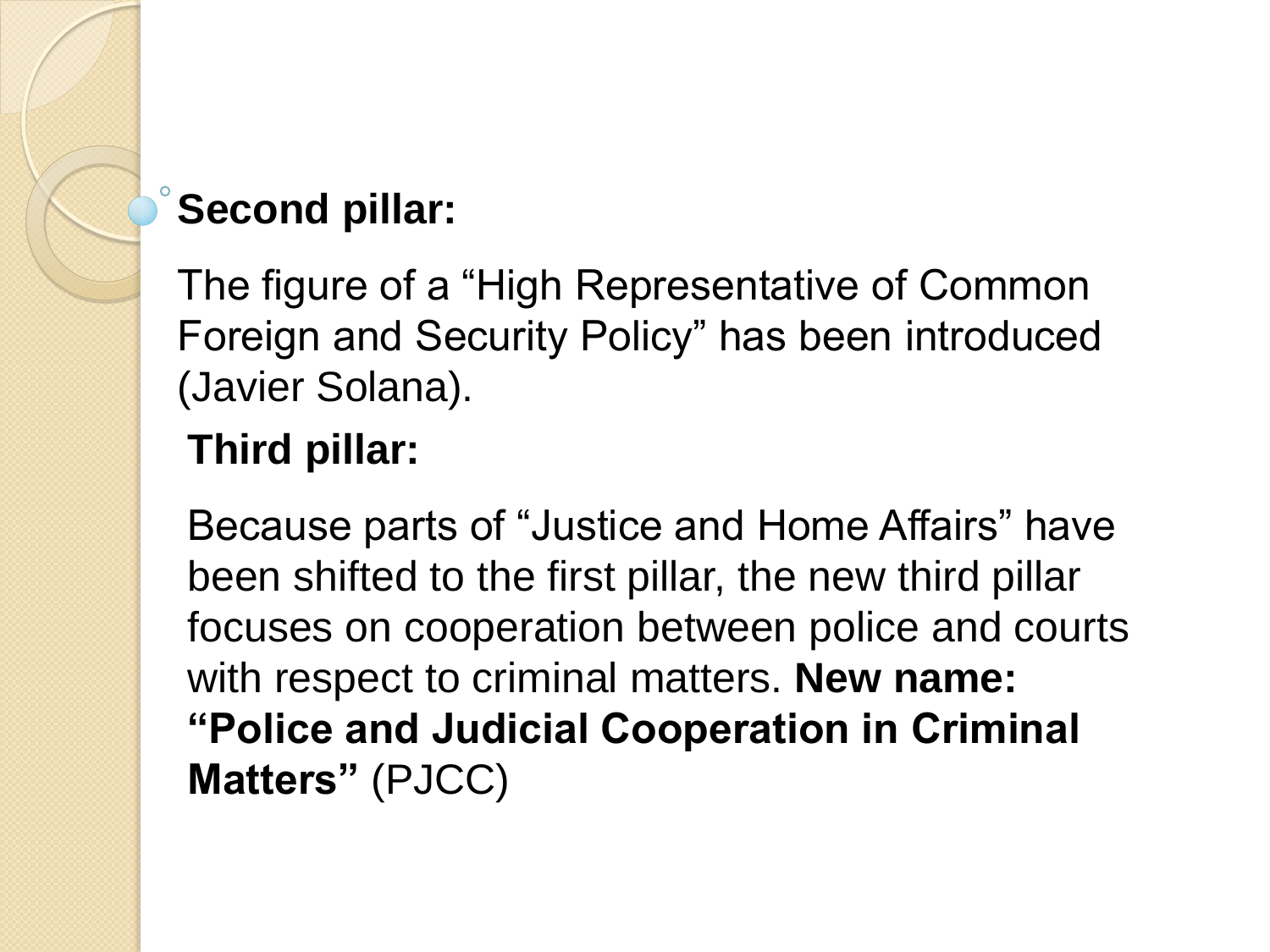#### **The Treaty of Nice**

This treaty, which was signed on February 26, 2001,and came into force in February 2003, provides especially for some institutional reforms in order to prepare the EU for Eastern enlargement (*left-overs* from Amsterdam).

In addition: Proclamation of a "Charter of Fundamental Rights" (not part of the treaty).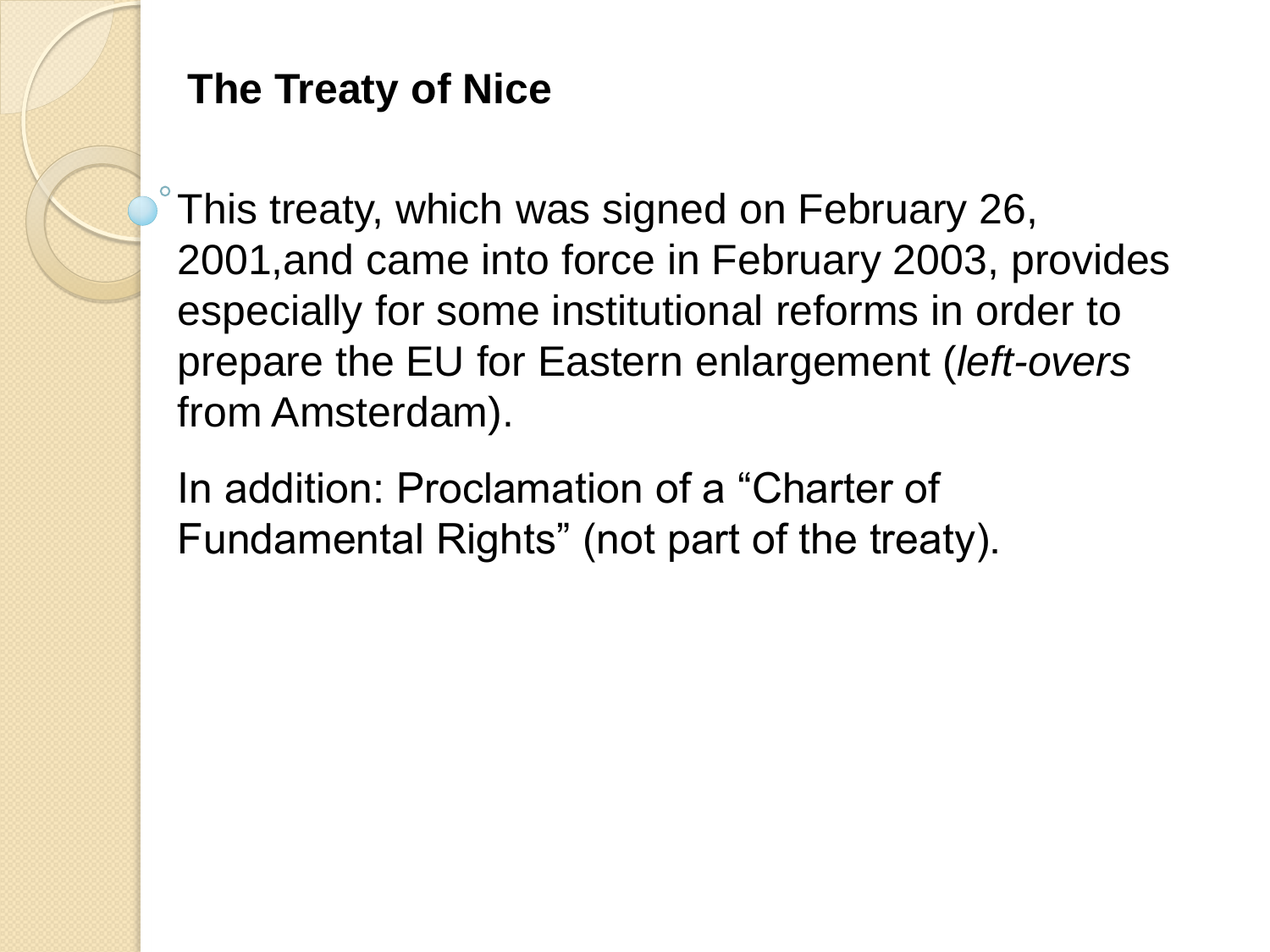### **A Constitution for Europe?**

At its meeting in Laeken in December 2001, the European Council established the "Convention on the Future of Europe" to debate options and make proposals for a reform of the treaty.

This "European Convention" comprised representatives of national governments, members of the European Parliament and of national parliaments, as well as representatives from the Commission, and was chaired by the former French president Valéry Giscard d"Estaing.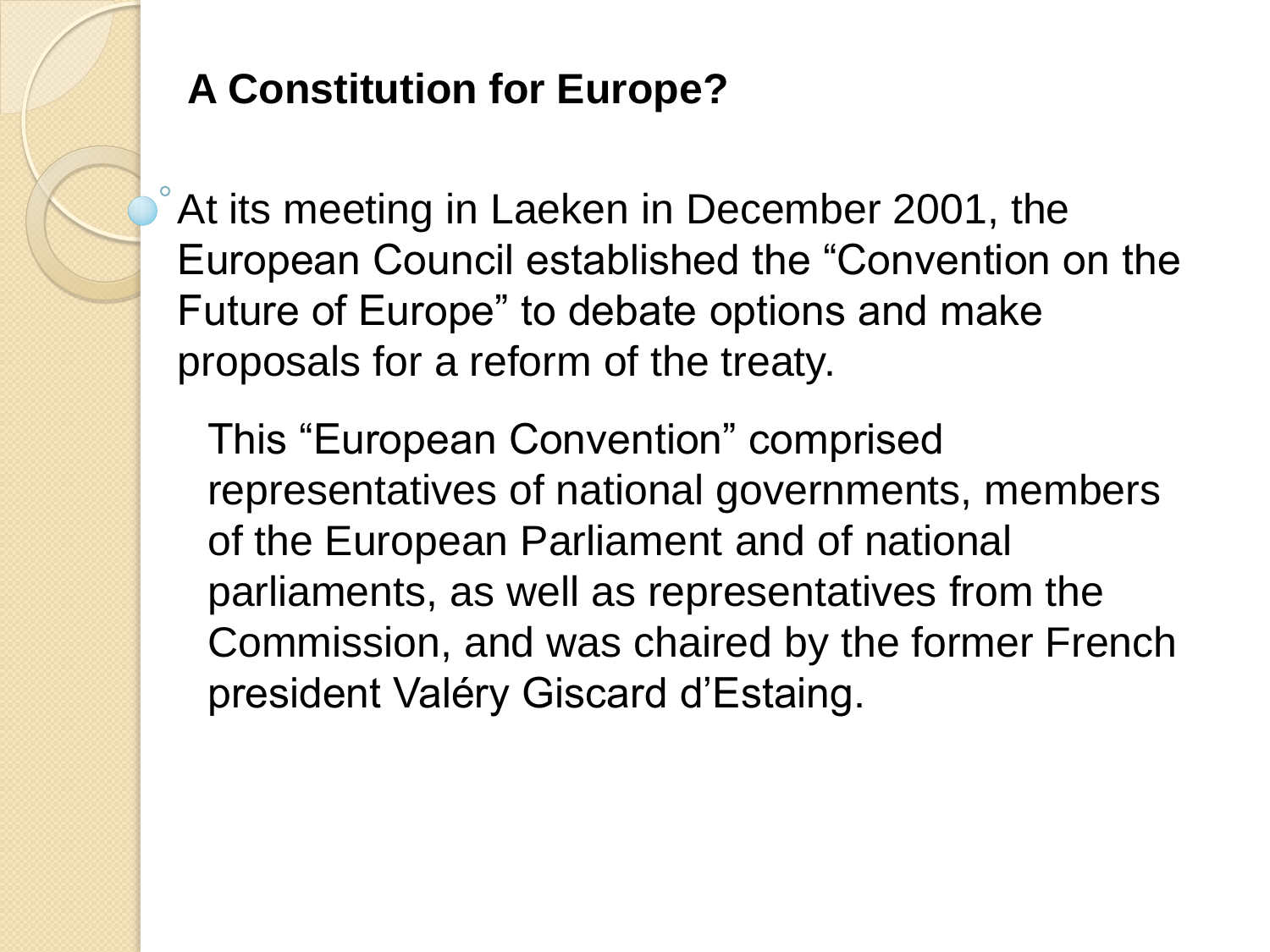# **A Constitution for Europe? (ctd)**

**October 29, 2004**: *Treaty establishing a Constitution for Europe* is signed.

**May and June 2005**: French and Dutch electorate reject the Constitutional Treaty in a referendum.

**June 2005**: European Council announces a "pause" in ratification.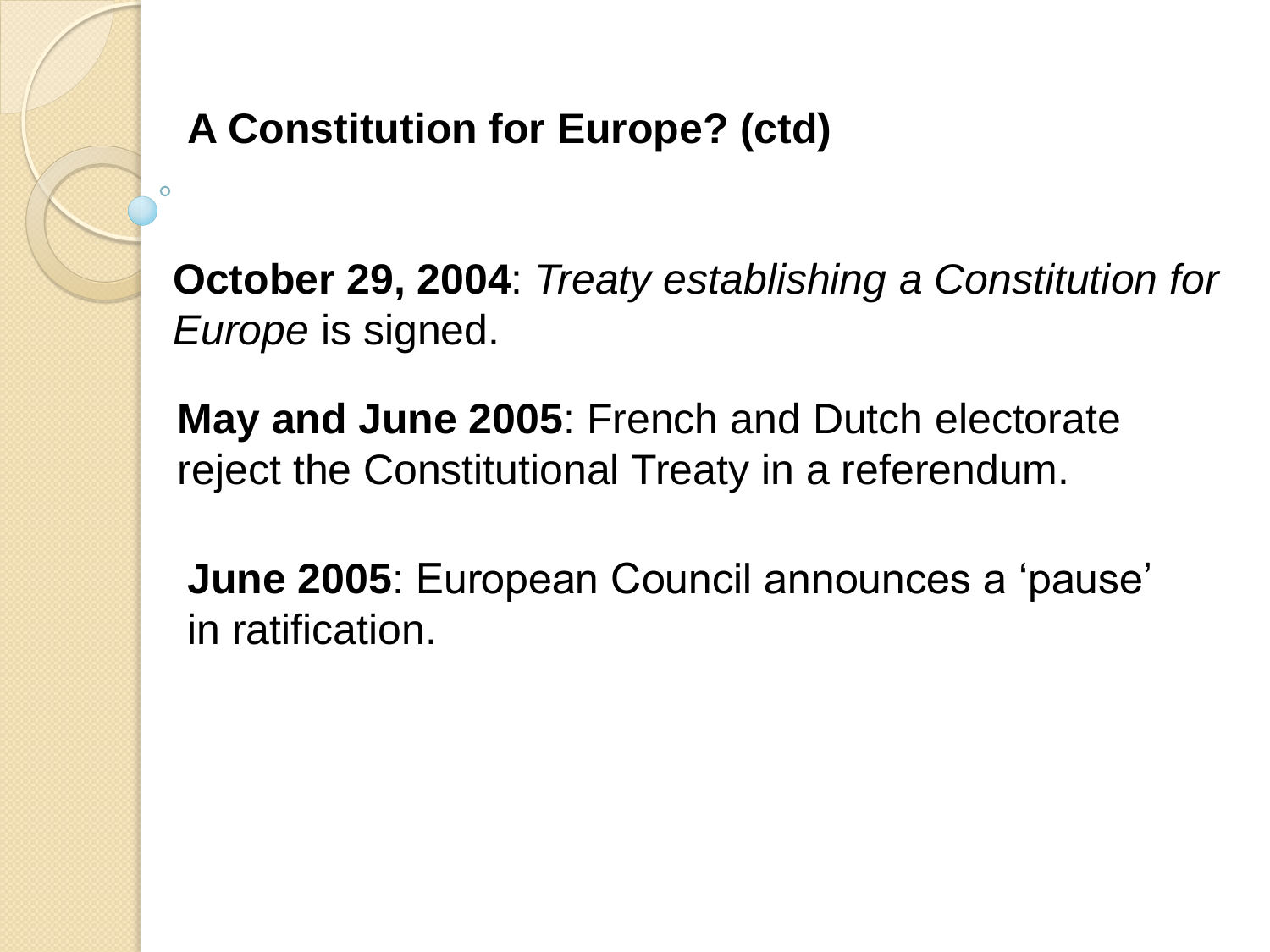#### **13 December 2007**: *Treaty of Lisbon* is signed

This Treaty was prepared by an intergovernmental conference, including the Commission and the Parliament

This Treaty replaces Draft Constitution by three treaties with equal legal value:

- Treaty on European Union
- Treaty on the Functioning of the European Union
- Charter of Fundamental Rights

Target date for ratification: 1 January 2009 Come into force: December 1, 2009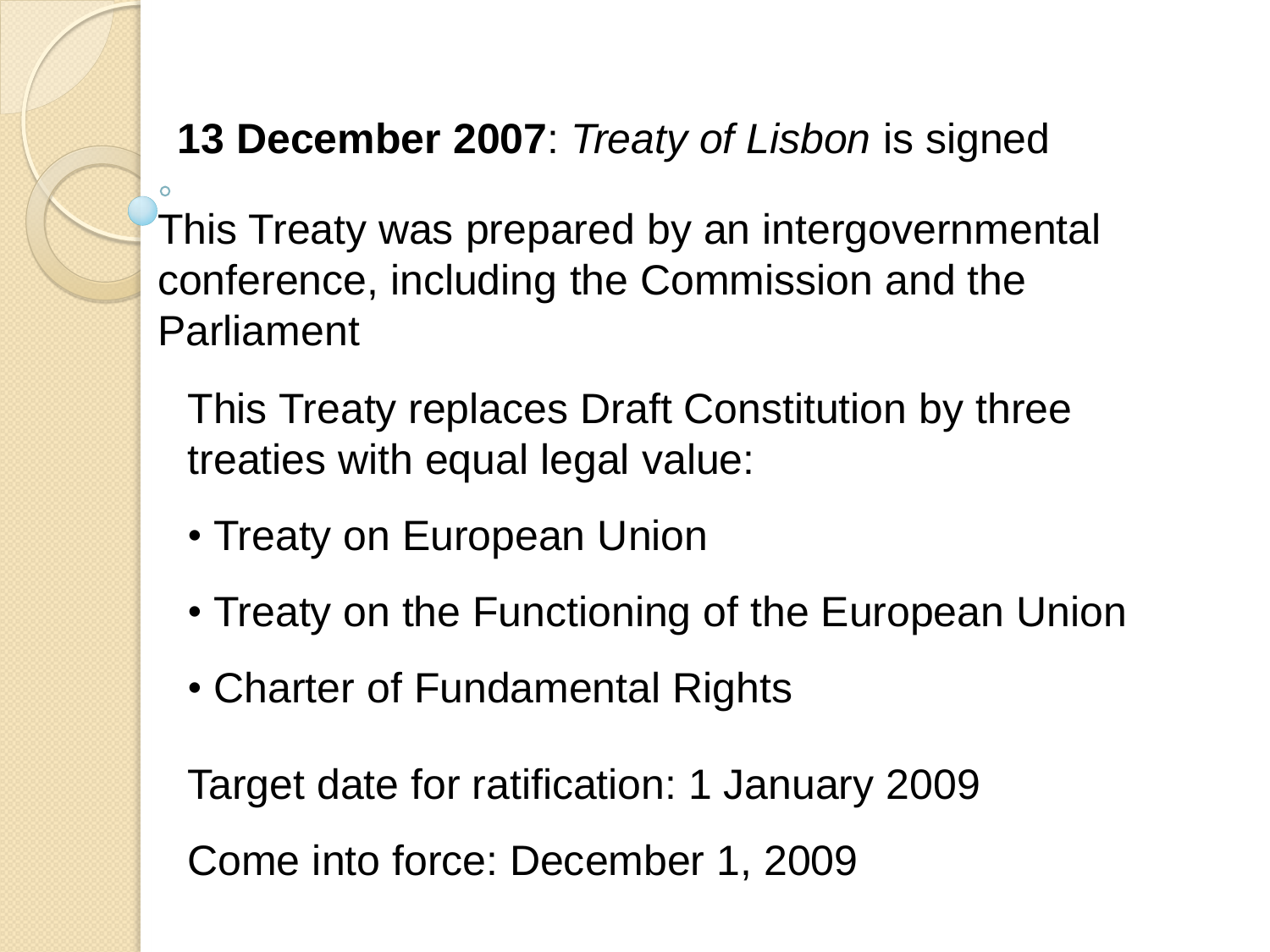

# **Instruments of integration**

**Law**, not money, represents the most important instrument of integration.

We have to distinguish between

• **primary law**

i. e. the articles of the EC Treaty (Member States as "Masters of the Treaty"?)

• **secondary law**

i. e. regulations, directives and decisions